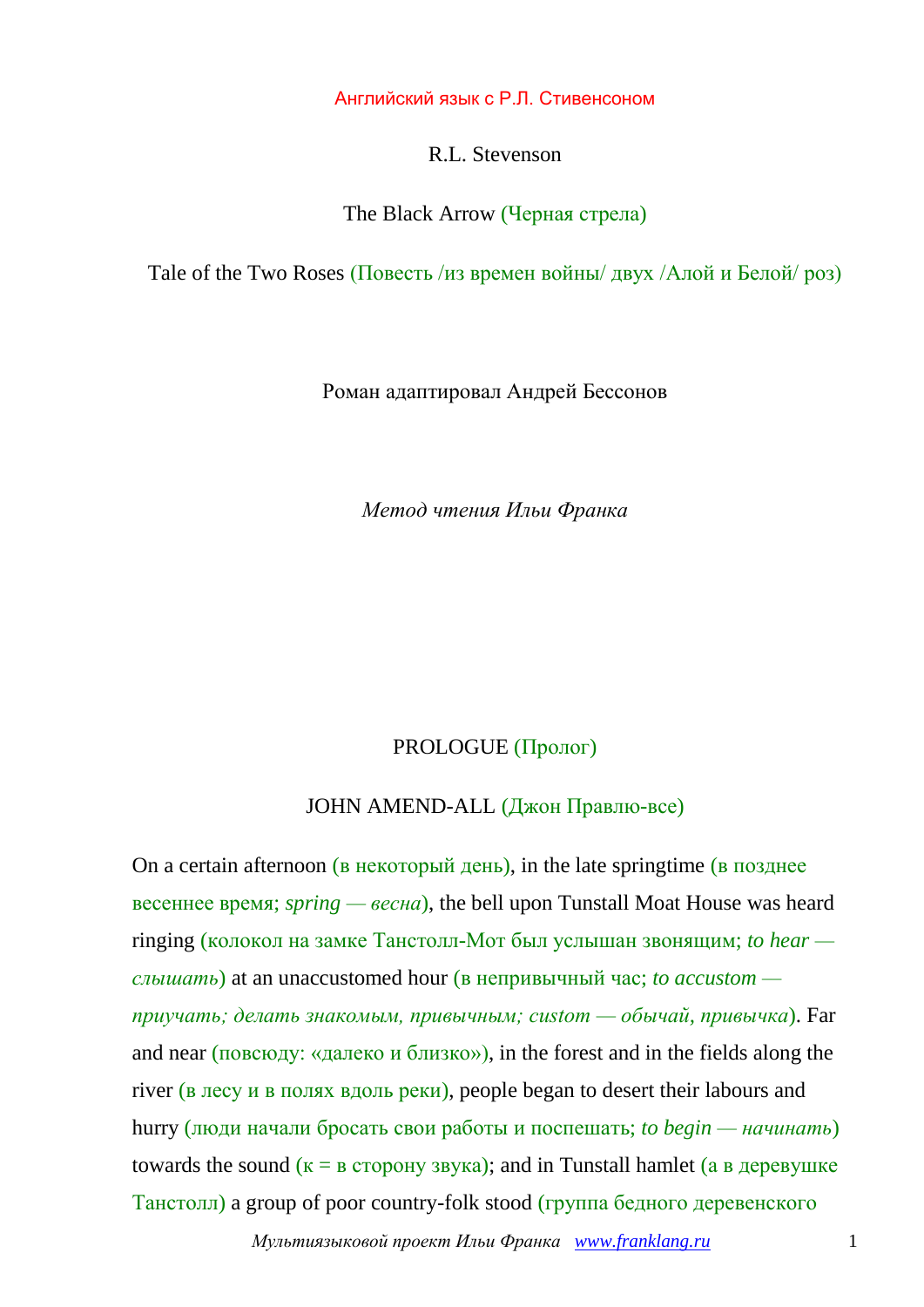люда стояла; *to stand — стоять*) wondering at the summons (дивясь на звон; *to summon — вызывать, позвать; собирать, призывать; summons — вызов, призыв*).

certain  $\lceil$  `so:ton], desert  $\lceil d \rceil$  `zo:t], poor  $\lceil \text{pv} \rceil$ , country  $\lceil$  `kʌntrɪ]

On a certain afternoon, in the late springtime, the bell upon Tunstall Moat House was heard ringing at an unaccustomed hour. Far and near, in the forest and in the fields along the river, people began to desert their labours and hurry towards the sound; and in Tunstall hamlet a group of poor country-folk stood wondering at the summons.

Tunstall hamlet at that period (деревушка Танстолл в ту эпоху), in the reign of old King Henry VI. (в правление старого короля Генриха Шестого), wore much the same appearance (имела во многом тот же вид; *to wear — носить*) as it wears to-day (какой она носит = *имеет* сегодня). A score or so of houses (около двадцати домов: «двадцать или так»; *score — уст. двадцать*), heavily framed with oak (тяжело = массивно сооруженных из дуба; *frame — рама; to frame собирать /конструкцию/, ставить скелет, раму, основу*), stood scattered in a long green valley (стояли разбросанные = *вразброс* в длинной зеленой долине) ascending from the river  $(n_{O,HUMABIII}$  and  $n_{O,HOMI}$ . At the foot  $(y_{HOMHOMI}$ /холма/), the road crossed a bridge (дорога шла по мосту; *to cross пересекать*), and mounting on the other side (и, поднимаясь на другой стороне), disappeared into the fringes of the forest (терялась в краях = *в зарослях по краям* леса) on its way to the Moat House (по дороге к замку), and further forth to Holywood Abbey (и дальше к Холивудскому аббатству). Half-way up the village (посередине деревни, на склоне холма: «на полпути вверх по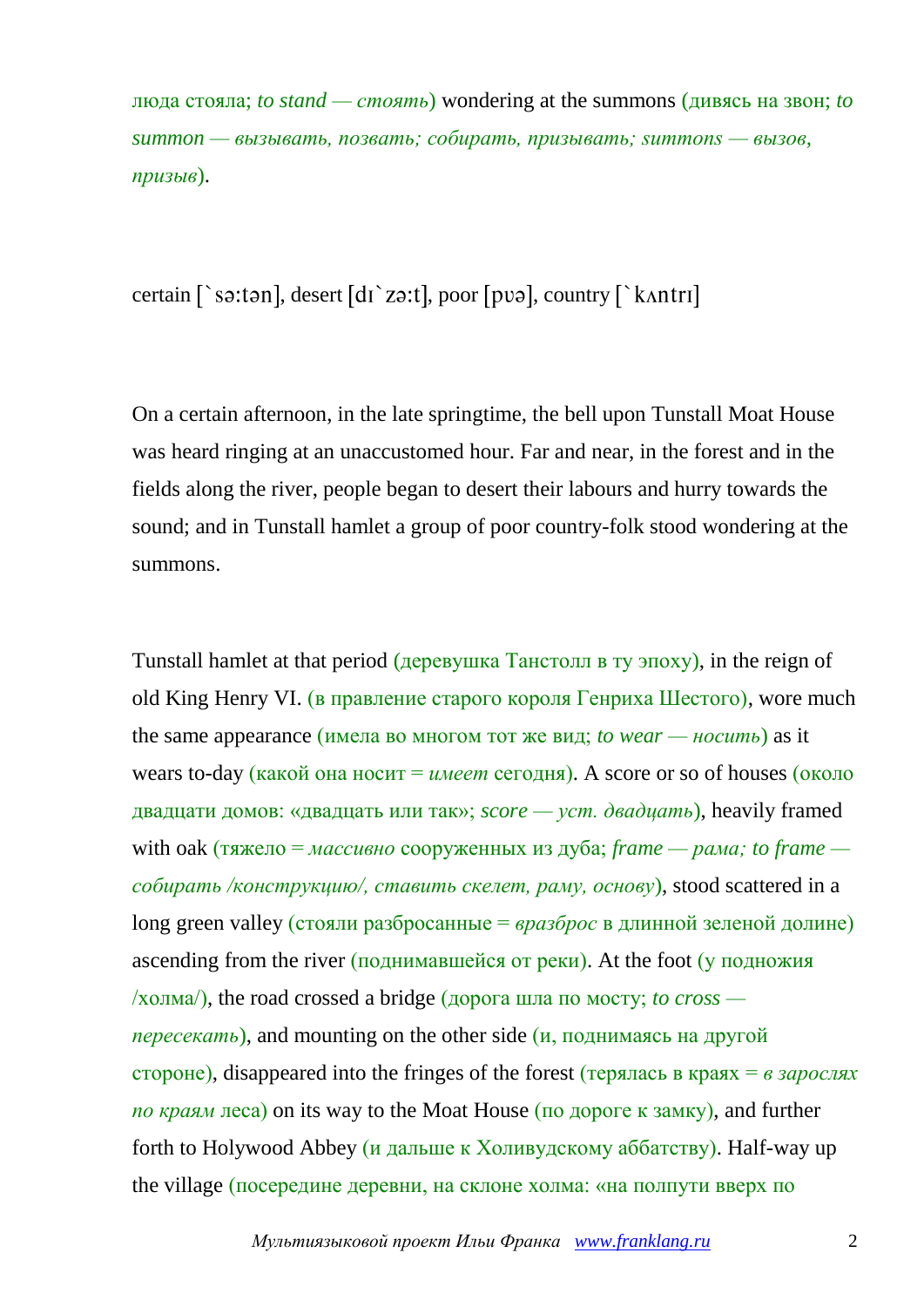деревне»), the church stood among yews (церковь стояла среди тисов). On every side (на каждой стороне) the slopes were crowned and the view bounded by the green elms (склоны были увенчаны, а вид — ограничен зелеными вязами) and greening oak-trees of the forest (и зеленеющими дубами леса).

## period [`piəriəd], house [havs], houses [`havziz], village [`vilidʒ]

Tunstall hamlet at that period, in the reign of old King Henry VI., wore much the same appearance as it wears to-day. A score or so of houses, heavily framed with oak, stood scattered in a long green valley ascending from the river. At the foot, the road crossed a bridge, and mounting on the other side, disappeared into the fringes of the forest on its way to the Moat House, and further forth to Holywood Abbey. Half-way up the village, the church stood among yews. On every side the slopes were crowned and the view bounded by the green elms and greening oaktrees of the forest.

Hard by the bridge (прямо: «вплотную» у моста), there was a stone cross upon a knoll (был каменный крест на холмике), and here the group had collected  $(u)$ здесь собралась группа) — half a dozen women (полдюжины женщин) and one tall fellow in a russet smock (и один высокий парень в домотканой блузе) discussing what the bell betided (обсуждая, что значит звон колокола; *to betide – постигать, случаться, происходить, приключаться*). An express had gone through the hamlet (гонец проскакал через деревушку; *to go — идти, examb*) half an hour before (полчаса назад: «раньше»), and drunk a pot of ale in the saddle (и выпил кружку эля в седле; *to drink — пить*), not daring to dismount (не осмеливаясь спешиться) for the hurry of his errand (из-за поспешности  $=$ *срочности* своего поручения); but he had been ignorant himself (но он сам не знал; *ignorant — незнающий, невежественный; himself — он сам*) of what was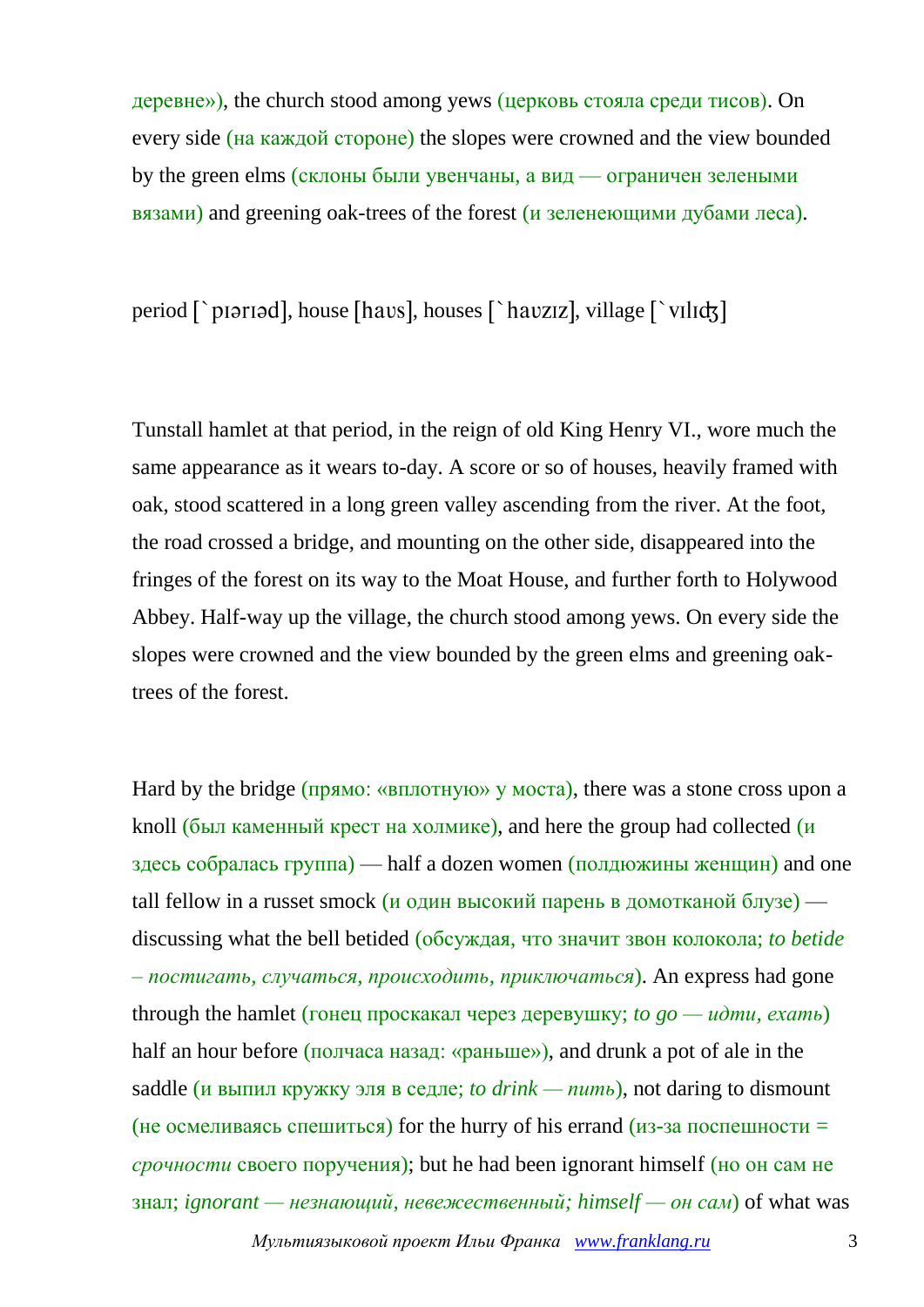forward (о  $/$ том $/$ , что было впереди = что надвигалось), and only bore sealed letters (и только вез запечатанные письма; *to bear — нести*) from Sir Daniel Brackley to Sir Oliver Oates (от сэра Дэниела Брэкли к сэру Оливеру Оутсу), the parson, who kept the Moat House (приходскому священнику, который заправлял замком; *to keep — хранить*) in the master's absence (в отсутствие хозяина; *master — хозяин*).

knoll  $[nqv]$ , group  $[qrv:p]$ , hour  $[awq]$ , woman  $\lceil wv \rceil$ , women  $\lceil wv \rceil$ 

Hard by the bridge, there was a stone cross upon a knoll, and here the group had collected — half a dozen women and one tall fellow in a russet smock discussing what the bell betided. An express had gone through the hamlet half an hour before, and drunk a pot of ale in the saddle, not daring to dismount for the hurry of his errand; but he had been ignorant himself of what was forward, and only bore sealed letters from Sir Daniel Brackley to Sir Oliver Oates, the parson, who kept the Moat House in the master's absence.

But now there was the noise of a horse (<u>но сейчас был</u> = *раздался* шум лошади = копыт); and soon (и вскоре), out of the edge of the wood (из края леса) and over the echoing bridge ( $\mu$  по отзывающемуся эхом мосту), there rode up young Master Richard Shelton (подъехал молодой мастер Ричард Шелтон; *to ride ездить верхом; to ride up — подскакать; Master — мастер, господин /в обращении к юноше/*), Sir Daniel's ward (воспитанник сэра Дэниела). He, at the least (он, по крайней мере), would know (знал бы = должен был знать), and they hailed him (и они поприветствовали его) and begged him to explain (и попросили его объяснить). He drew bridle willingly enough (он натянул уздечку довольно охотно; *to draw — тянуть*) — a young fellow (молодой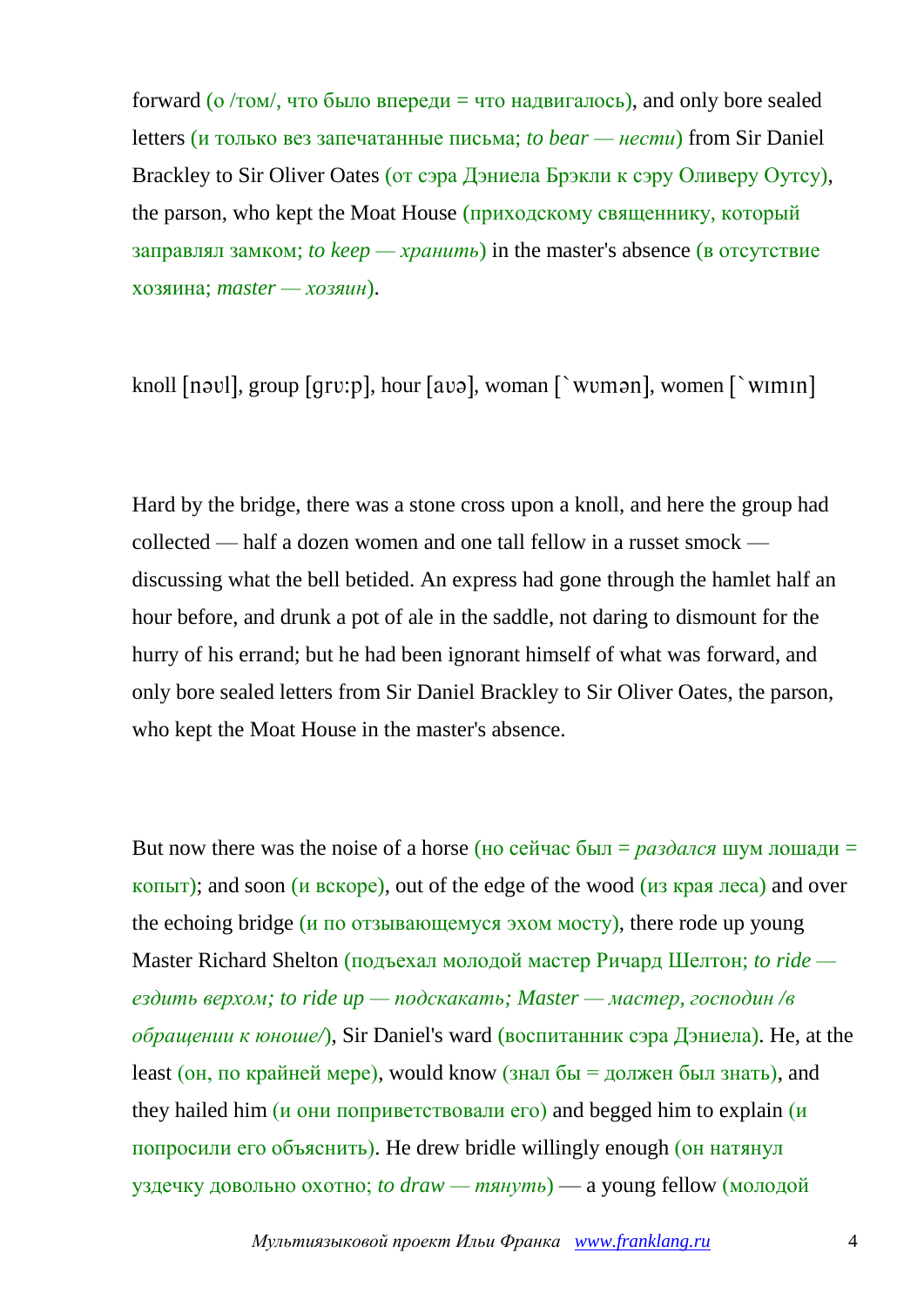человек) not yet eighteen (которому еще не исполнилось и восемнадцати), sunbrowned and grey-eyed (загорелый и сероглазый), in a jacket of deer's leather (в куртке из оленьей кожи), with a black velvet collar (с черным бархатным воротником), a green hood upon his head (зеленым капюшоном на его голове), and a steel cross-bow at his back (и стальным арбалетом на спине). The express, it appeared (гонец, казалось), had brought great news (принес великие  $=$ *важные* новости; *to bring — приносить*). A battle was impending (битва приближалась; *to impend — нависать; угрожать*). Sir Daniel had sent for every man (сэр Дэниел приказал каждому человеку; *to send — посылать*) that could draw a bow (который мог натянуть лук = тетиву) or carry a bill (или нести топор) to go post-haste to Kettley (отправиться спешно в Кэттли; *post почта; haste — спешка*), under pain of his severe displeasure (под угрозой его сурового гнева: «неудовольствия»); but for whom they were to fight (но за кого они /должны/ были биться), or of where the battle was expected (или о /том/, где ожидалась битва), Dick knew nothing (Дик не знал ничего; *to know знать*). Sir Oliver would come shortly himself (сэр Оливер должен был приехать вскоре сам), and Bennet Hatch was arming at that moment (и Беннет Хэтч вооружался в это время), for he it was (ибо он это был = он был тем) who should lead the party (кто должен был повести войска: «отряд»).

echoing  $\lceil \cdot e \cdot \text{koun} \rceil$ , enough  $\lceil \cdot \text{na} \rceil$ , leather  $\lceil \cdot \text{leðə} \rceil$ , great  $\lceil \text{qreit} \rceil$ , severe  $\lceil \text{si} \cdot \text{va} \rceil$ 

But now there was the noise of a horse; and soon, out of the edge of the wood and over the echoing bridge, there rode up young Master Richard Shelton, Sir Daniel's ward. He, at the least, would know, and they hailed him and begged him to explain. He drew bridle willingly enough — a young fellow not yet eighteen, sunbrowned and grey-eyed, in a jacket of deer's leather, with a black velvet collar, a green hood upon his head, and a steel cross-bow at his back. The express, it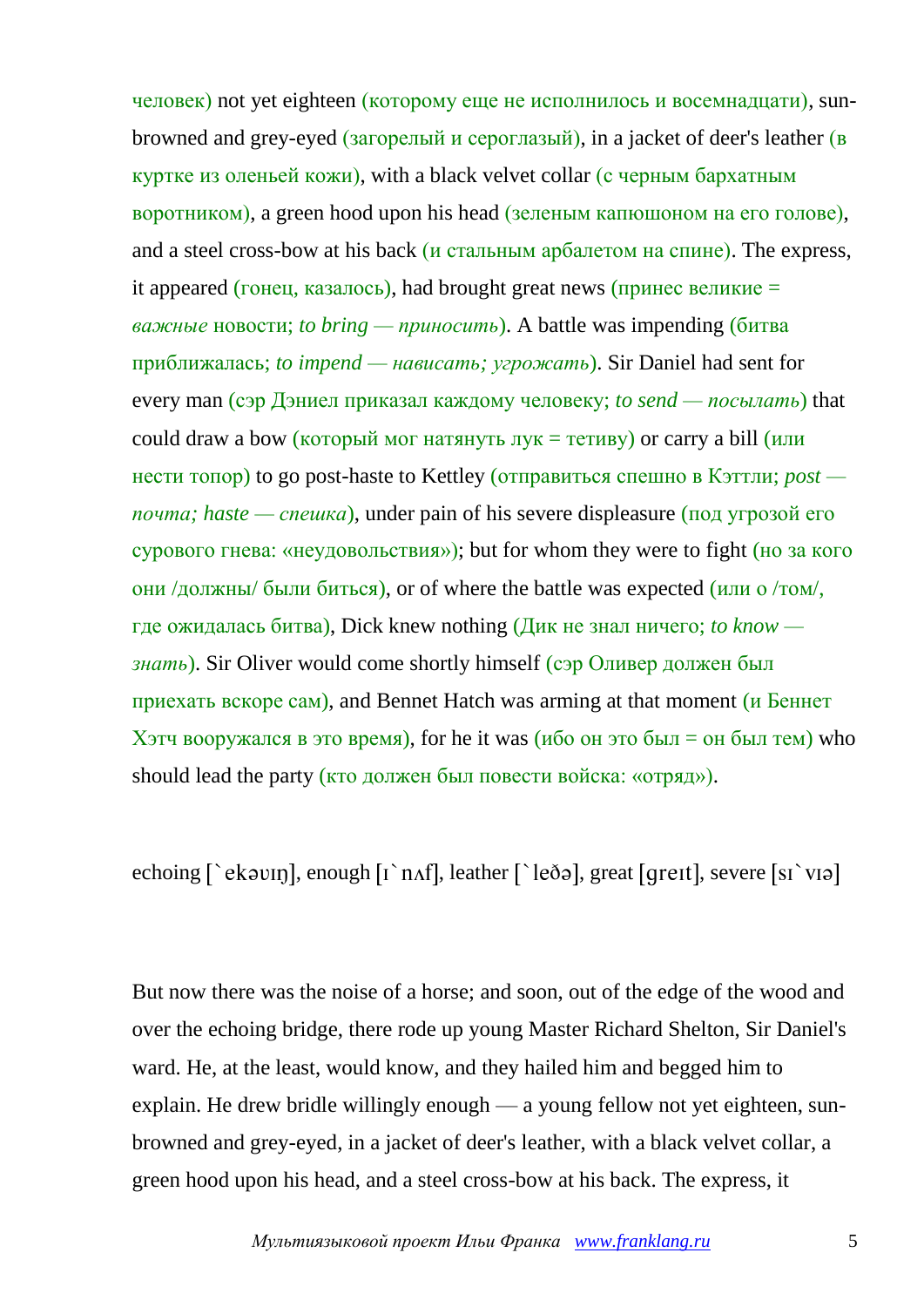appeared, had brought great news. A battle was impending. Sir Daniel had sent for every man that could draw a bow or carry a bill to go post-haste to Kettley, under pain of his severe displeasure; but for whom they were to fight, or of where the battle was expected, Dick knew nothing. Sir Oliver would come shortly himself, and Bennet Hatch was arming at that moment, for he it was who should lead the party.

"It is the ruin of this kind land (это гибель этой доброй земли)," a woman said (одна женщина сказала; *to say — сказать*). "If the barons live at war (если бароны живут в войне), plough-folk must eat roots (пахари должны есть коренья; *plough — плуг; folk — люд*)."

"Nay," said Dick (нет, — сказал Дик), "every man that follows (каждый человек, который последует = присоединится к отряду) shall have sixpence a day (будет получать шесть пенсов в день), and archers twelve (а лучники — двенадцать)." "If they live," returned the woman (если они выживут, — возразила: «вернула» женщина), "that may very well be (что вполне возможно: «это может очень вероятно быть»); but how if they die, my master (но что если они погибнут, мой мастер; *how — как; master — мастер, господин /в обращении к юноше; ставится перед именем или перед фамилией старшего сына/*)?"

"They cannot better die than for their natural lord," said Dick (они не могут лучше умереть, чем за своего природного господина, — сказал Дик). "No natural lord of mine  $/$ он/ не природный господин мне)," said the man in the smock (сказал парень в блузе). "I followed the Walsinghams (я следовал за Уолсингемами); so we all did down Brierly way (так мы все делали повсюду в Браерли;  $down \rightarrow e$ доль по; way — *путь*), till two years ago (до двух лет назад  $=$  до позапрошлого года), come Candlemas (под Сретение). And now I must side with Brackley (а теперь я должен встать на сторону Брэкли; *to side примкнуть; side — сторона*)! It was the law that did it (это закон сделал это); call ye that natural (**вы** это зовете природным)? But now, what with Sir Daniel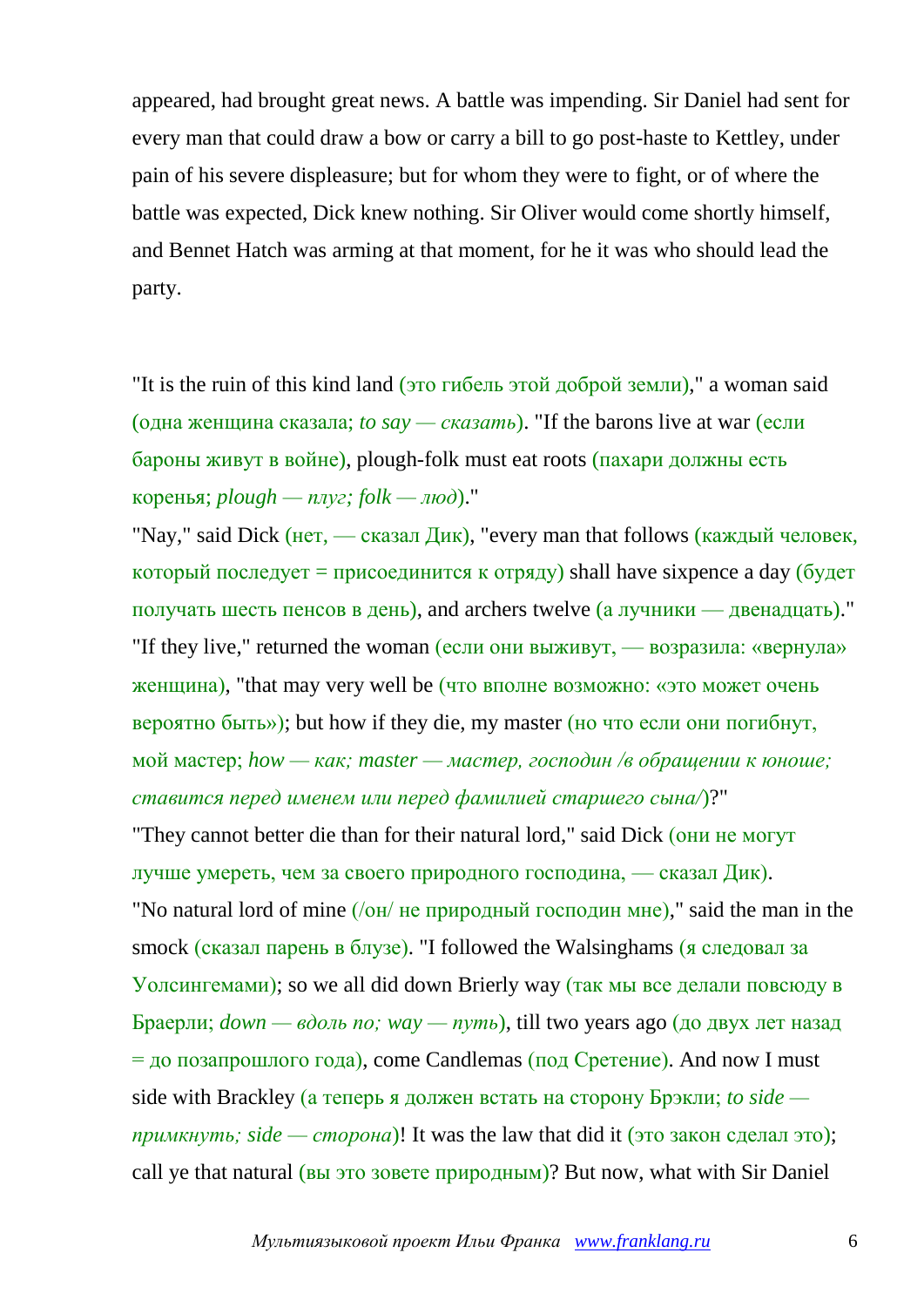(но теперь, из-за сэра Дэниела) and what with Sir Oliver — that knows more of law than honesty (и из-за сэра Оливера, который знает больше о законе, чем о честности) — I have no natural lord but poor King Harry the Sixt (у меня нет природного господина, кроме бедного короля Гарри Шестого; *sixth шестой*), God bless him (Господи благослови его)! — the poor innocent (бедного дурачка) that cannot tell his right hand from his left (который не может отличить свою правую руку от своей левой)."

plough [plav], folk [fəvk], return  $[ri$  tə:n], natural  $[$  n $ætf(ə)$ rəl], honesty  $\lceil$  `onasti], say [sei], said [sed]

"It is the ruin of this kind land," a woman said. "If the barons live at war, ploughfolk must eat roots."

"Nay," said Dick, "every man that follows shall have sixpence a day, and archers twelve."

"If they live," returned the woman, "that may very well be; but how if they die, my master?"

"They cannot better die than for their natural lord," said Dick.

"No natural lord of mine," said the man in the smock. "I followed the Walsinghams; so we all did down Brierly way, till two years ago, come Candlemas. And now I must side with Brackley! It was the law that did it; call ye that natural? But now, what with Sir Daniel and what with Sir Oliver — that knows more of law than honesty — I have no natural lord but poor King Harry the Sixt, God bless him! — the poor innocent that cannot tell his right hand from his left."

"Ye speak with an ill tongue, friend," answered Dick (ты говоришь дурным языком, друг, — ответил Дик), "to miscall your good master and my lord the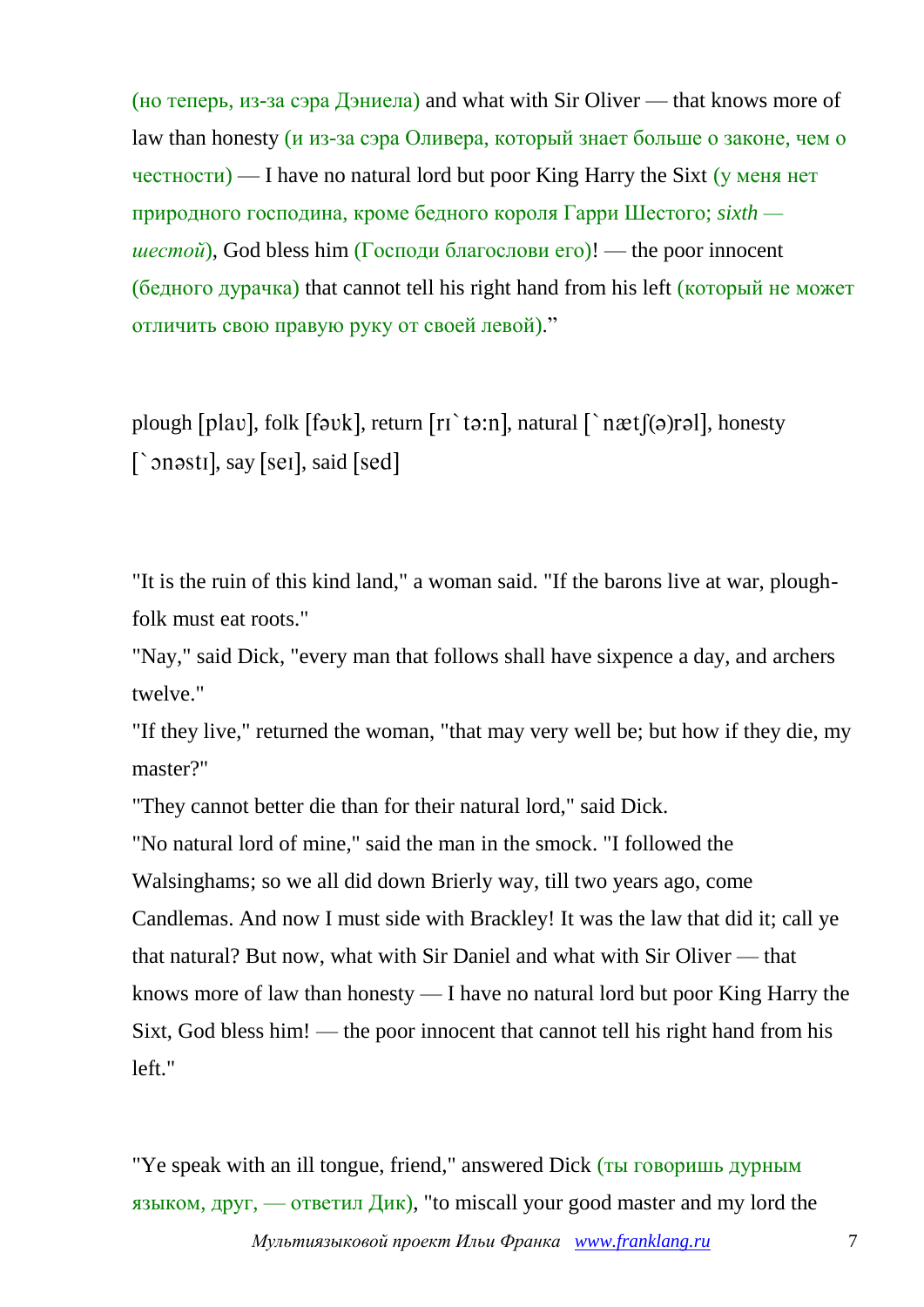king (бранить твоего доброго хозяина и милорда короля) in the same libel (в одном и том же злоречии). But King Harry — praised be the saints (но король Гарри — слава святым: «да восхвалены будут святые»)! — has come again into his right mind (вошел снова в правильный ум; *to come — приходить*), and will have all things peaceably ordained (и мирно наведет порядок: «будет иметь все вещи мирно упорядоченными»; *to ordain — предписывать*). And as for Sir Daniel (а что до сэра Дэниела), y' are very brave behind his back (ты очень храбр за его спиной). But I will be no tale-bearer (но я не буду ябедой; *tale рассказ; to bear — нести*); and let that suffice (и довольно об этом: «пусть этого хватит»)."

"I say no harm of you, Master Richard," returned the peasant (я не говорю никакой обиды вам, мастер Ричард, — возразил крестьянин). "Y' are a lad (вы мальчик); but when ye come to a man's inches (но когда вы дойдете до мужских дюймов = вырастете), ye will find ye have an empty pocket (вы обнаружите, что у вас пустой карман). I say no more (я не говорю больше): the saints help Sir Daniel's neighbours (святые да помогут соседям сэра Дэниела), and the Blessed Maid protect his wards (а Пресвятая Дева да защитит его воспитанников)!"

tongue  $[t \land n]$ , answer  $\lceil \land \text{a} : n \circ \text{a} \rceil$ , suffice  $\lceil \text{sa} \land \text{f} \rceil$ , peasant  $\lceil \land \text{pezant} \rceil$ , neighbour  $\lceil$ `neibə]

"Ye speak with an ill tongue, friend," answered Dick, "to miscall your good master and my lord the king in the same libel. But King Harry — praised be the saints! has come again into his right mind, and will have all things peaceably ordained. And as for Sir Daniel, y' are very brave behind his back. But I will be no talebearer; and let that suffice."

"I say no harm of you, Master Richard," returned the peasant. "Y' are a lad; but when ye come to a man's inches, ye will find ye have an empty pocket. I say no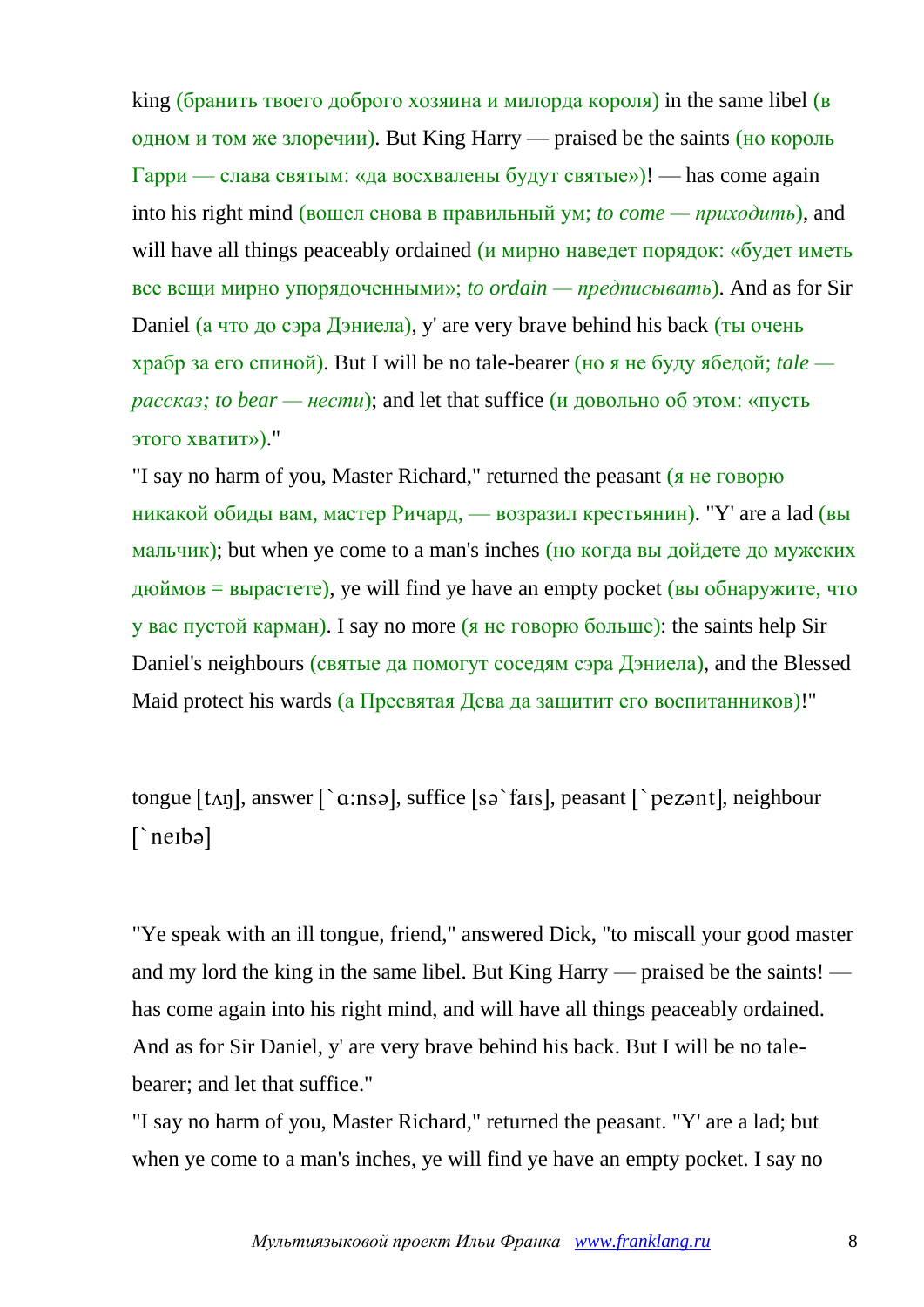more: the saints help Sir Daniel's neighbours, and the Blessed Maid protect his wards!"

"Clipsby," said Richard (Клипсби, — сказал Ричард), "you speak what I cannot hear with honour (ты говоришь, что я не могу слышать с честью = моя честь не позволяет мне...). Sir Daniel is my good master (сэр Дэниел — мой добрый господин), and my guardian  $(\mu \text{ moй}$  опекун)."

"Come, now (ладно), will ye read me a riddle (разгадаешь мне загадку; *to read — читать*)?" returned Clipsby (возразил Клипсби). "On whose side is Sir Daniel (на чьей стороне сэр Дэниел)?"

"I know not," said Dick (я не знаю, — сказал Дик), colouring a little (зардевшись немного); for his guardian had changed sides (ибо его опекун менял стороны  $=$  убеждения) continually in the troubles of that period (неоднократно в беды этого времени; *continually — постоянно*), and every change had brought him some increase of fortune (и каждая перемена приносила ему какое-либо увеличение состояния).

"Ау," returned Clipsby  $(a_4 \rightarrow a_5)$  – ответил Клипсби), "you, nor no man (ты и никто другой = не знает; *nor — и не*). For, indeed, he is one (ибо, правду говоря, он тот = из тех) that goes to bed Lancaster and gets up York (кто идет = *ложится* в постель Ланкастером, а встает Йорком).»

honour  $\lceil$  `onə], guardian  $\lceil$  `qq:diən], whose  $\lceil$ hv:z], trouble  $\lceil$ tr $\Delta$ bl], fortune  $\lceil$ fo:t $\lceil$ ən $\rceil$ 

"Clipsby," said Richard, "you speak what I cannot hear with honour. Sir Daniel is my good master, and my guardian."

"Come, now, will ye read me a riddle?" returned Clipsby. "On whose side is Sir Daniel?"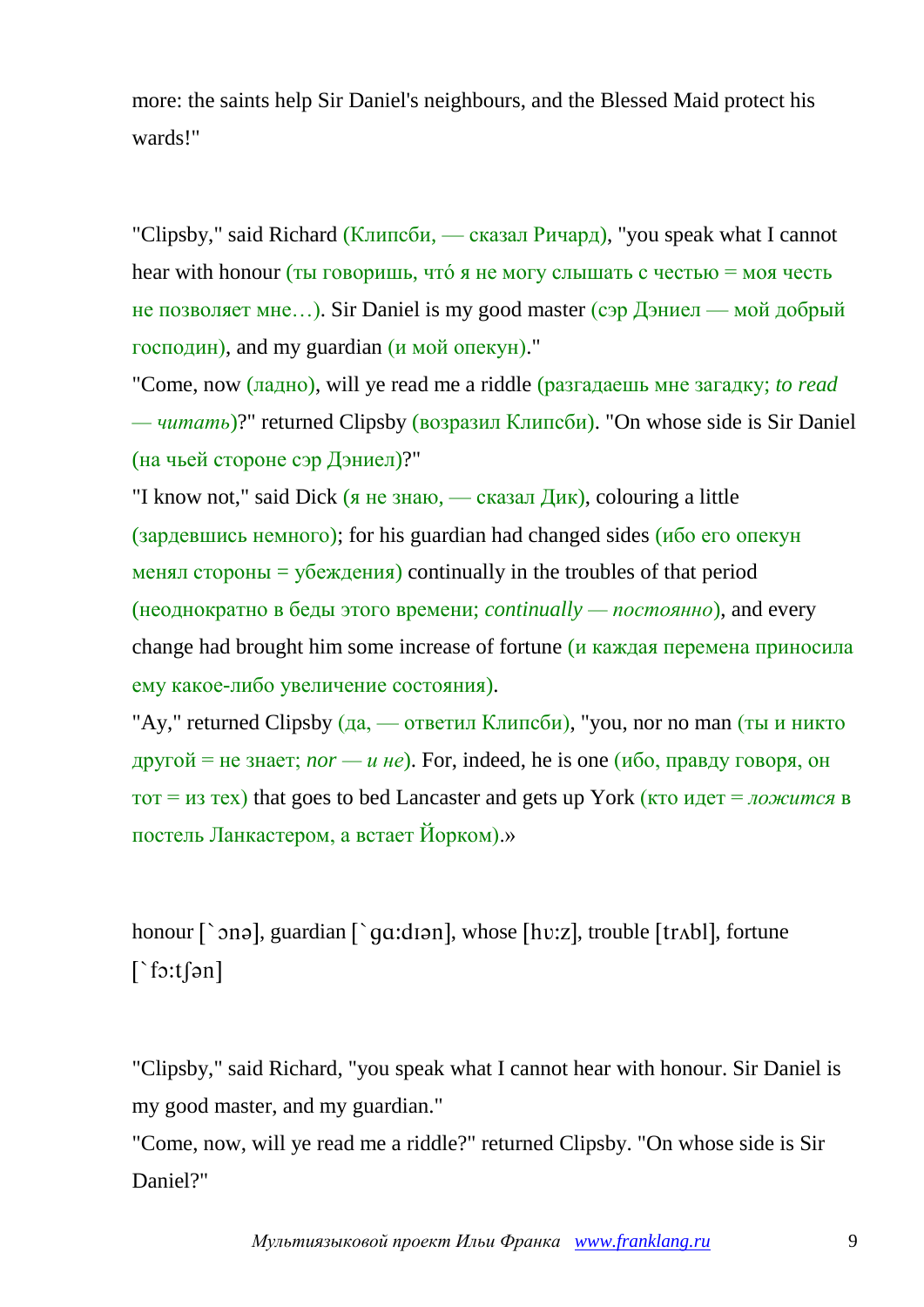"I know not," said Dick, colouring a little; for his guardian had changed sides continually in the troubles of that period, and every change had brought him some increase of fortune.

"Ay," returned Clipsby, "you, nor no man. For, indeed, he is one that goes to bed Lancaster and gets up York."

Just then (прямо тогда) the bridge rang under horse-shoe iron (мост прозвенел под железом подковы; *to ring — звенеть; horse — лошадь; shoe — ботинок; horse-shoe — подкова*), and the party turned (и компания обернулась) and saw Bennet Hatch come galloping (и увидела, как Беннет Хэтч скачет к ним галопом: «прибывает, галопируя»; *to see — видеть*) — a brown-faced, grizzled fellow (загорелый: «коричневолицый», седеющий мужчина), heavy of hand and grim of mien (тяжелый на руку и мрачный лицом; *mien — мина, выражение лица*), armed with sword and spear (вооруженный мечом и копьем), a steel salet on his head (стальной шлем на его голове), a leather jack upon his body (кожаная безрукавка на его теле). He was a great man in these parts (он был большим человеком в этих краях); Sir Daniel's right hand in peace and war (правая рука сэра Дэниела в мире и войне), and at that time (а в это время), by his master's interest (благодаря влиянию своего господина), bailiff of the hundred (бейлиф округа; *bailiff — бейлиф, судебный пристав, помощник шерифа*).

"Clipsby," he shouted  $(K\pi\pi\pi\epsilon_0 - \pi\pi)$  (критичал он), "off to the Moat House" (прочь = поезжай к Мот-хаусу /к замку Мот/), and send all other laggards the same gate (и посылай всех остальных увальней теми же воротами = туда же). Bowyer will give you jack and salet (мастер-лучник выдаст тебе безрукавку и шлем). We must ride before curfew (мы должны выехать до вечернего звона). Look to it (присмотри за этим; *to look — смотреть; to — к*): he that is last at the lych-gate (того, кто /будет/ последним у покойничьих ворот; *lych-gate покойницкая /при церковном кладбище/*) Sir Daniel shall reward (сэр Дэниел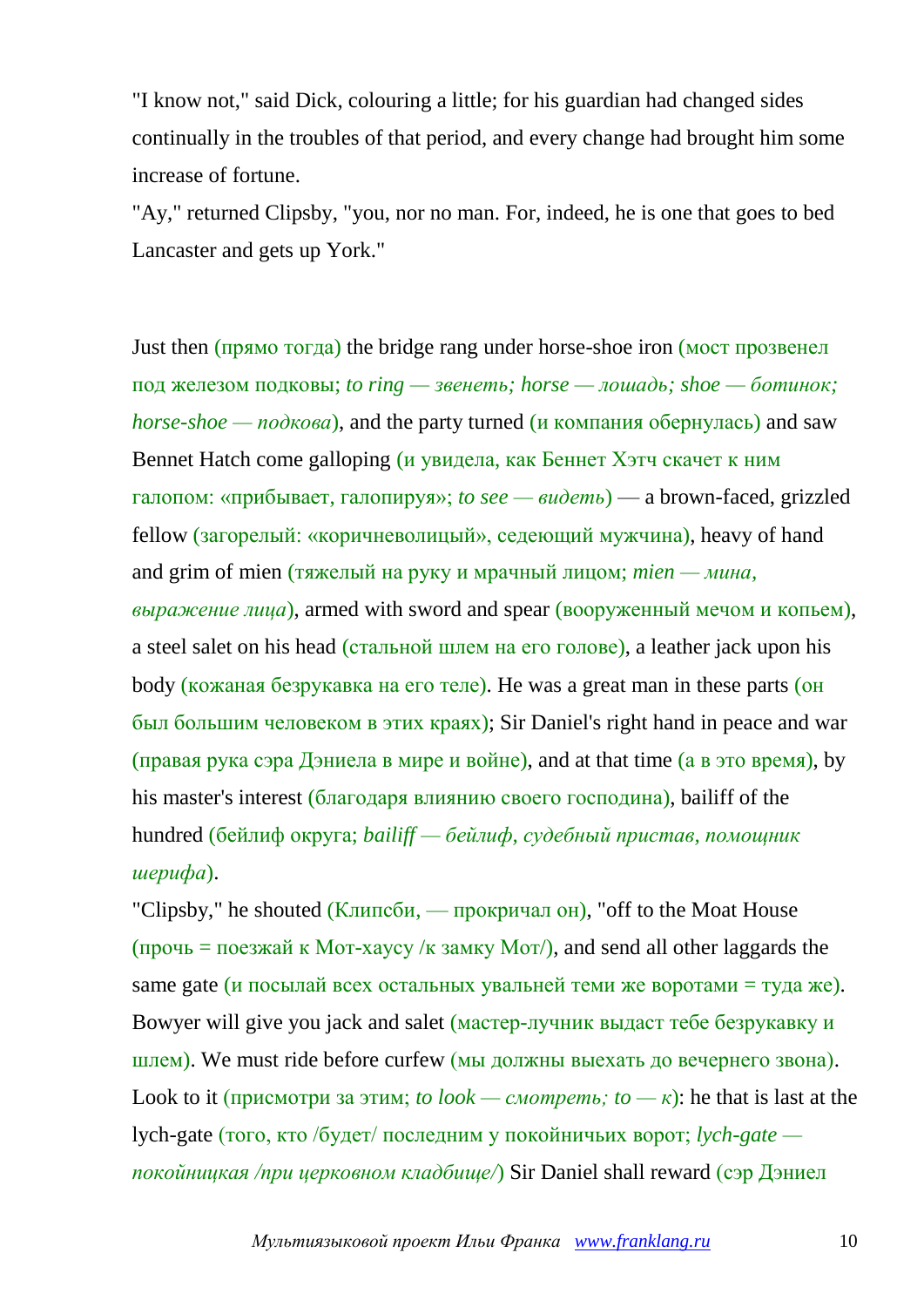наградит = накажет). Look to it right well (присмотри за этим хорошенько)! I know you for a man of naught (я знаю тебя за человека пустого; *naught —*  $\mu\mu\mu\eta$ ). Nance," he added, to one of the women  $(H_{\rm 3HC}, -\mu_{\rm 00}$ бавил он, /обращаясь/ к одной из женщин), "is old Appleyard up town (старый Эпплъярд в деревне; *uptown — жилые кварталы; town — город, селение*)?" "I'll warrant you (я ручаюсь тебе /что да)," replied the woman (ответила женщина). "In his field, for sure (на своем поле, конечно)."

shoe  $[[v:], \text{heavy } [\text{'hev1}], \text{sword } [\text{so:d}], \text{curfew } [\text{'ko:fiv:}], \text{naught } [\text{no:tl}]$ 

Just then the bridge rang under horse-shoe iron, and the party turned and saw Bennet Hatch come galloping — a brown-faced, grizzled fellow, heavy of hand and grim of mien, armed with sword and spear, a steel salet on his head, a leather jack upon his body. He was a great man in these parts; Sir Daniel's right hand in peace and war, and at that time, by his master's interest, bailiff of the hundred. "Clipsby," he shouted, "off to the Moat House, and send all other laggards the same gate. Bowyer will give you jack and salet. We must ride before curfew. Look to it: he that is last at the lych-gate Sir Daniel shall reward. Look to it right well! I know you for a man of naught. Nance," he added, to one of the women, "is old Appleyard up town?"

"I'll warrant you," replied the woman. "In his field, for sure."

So the group dispersed (так что группа разошлась), and while Clipsby walked leisurely over the bridge (и пока Клипсби шагал вальяжно через мост), Bennet and young Shelton rode up the road together (Беннет и молодой Шелтон поехали вверх по дороге вместе; *to ride — ездить верхом*), through the village and past the church (через деревню и мимо церкви).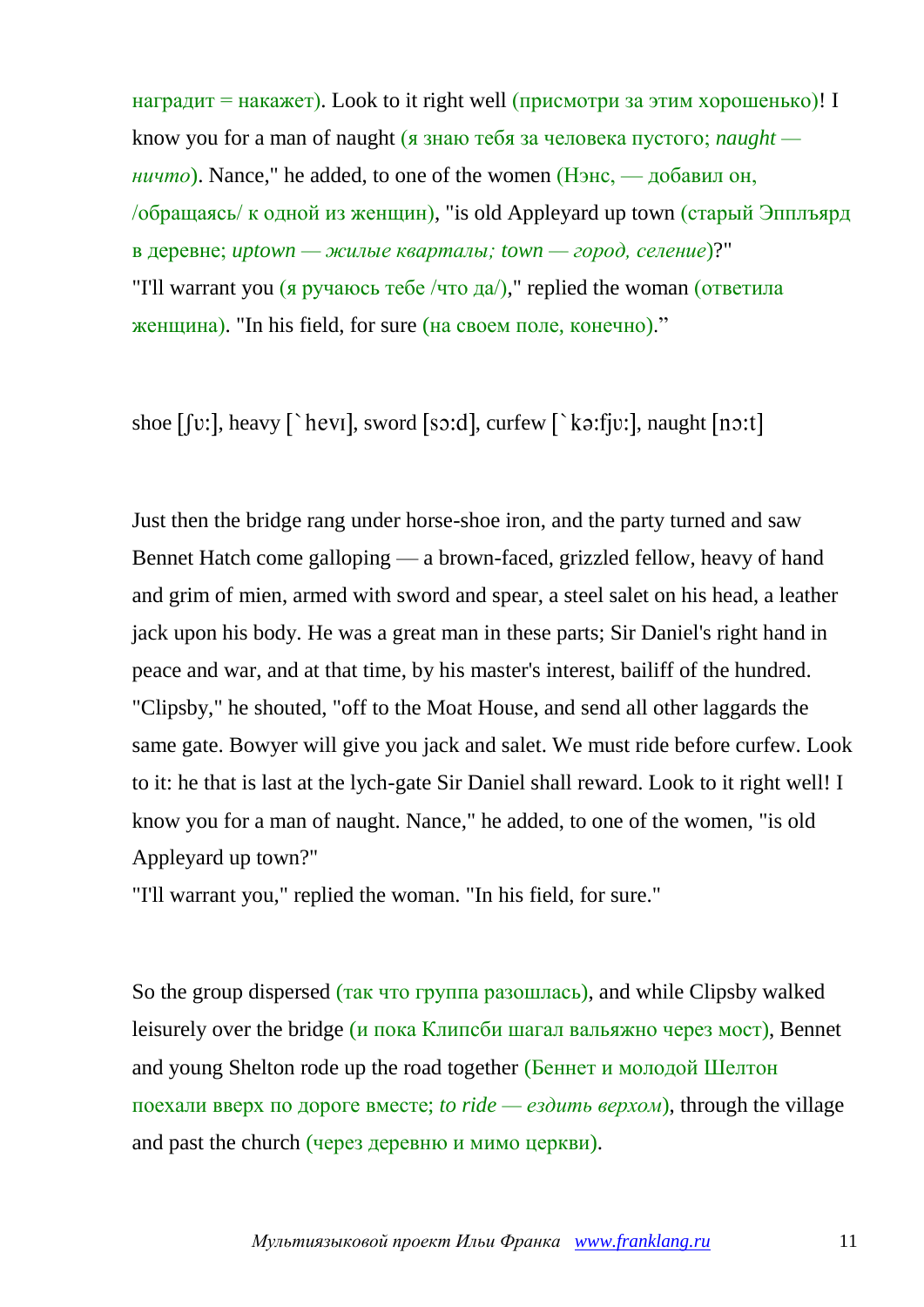"Ye will see the old shrew," said Bennet (ты увидишь старого ворчуна, сказал Беннет). "He will waste more time (он потратит больше времени) grumbling and prating of Harry the Fift (брюзжа и болтая о Гарри Пятом; *fifth пятый*) than would serve a man to shoe a horse (чем хватило бы человеку, чтобы подковать коня). And all because he has been to the French wars (и все потому, что он был на французских войнах)!"

The house to which they were bound (дом, к которому они направлялись) was the last in the village (был последним в деревне), standing alone among lilacs (стоящий одиноко посреди кустов сирени; *lilac — сирень*); and beyond it, on three sides (а за ним, с трех сторон), there was open meadow (был открытый луг) rising towards the borders of the wood (поднимавшийся к границам леса).

disperse  $[dis\rangle$  pə:s], leisurely  $[\angle$ lezəl $\Box$ ], lilac  $[\angle$ la $\Box$ label, meadow  $[\angle$ medəv], towards [tə`wɔ:dz]

So the group dispersed, and while Clipsby walked leisurely over the bridge, Bennet and young Shelton rode up the road together, through the village and past the church.

"Ye will see the old shrew," said Bennet. "He will waste more time grumbling and prating of Harry the Fift than would serve a man to shoe a horse. And all because he has been to the French wars!"

The house to which they were bound was the last in the village, standing alone among lilacs; and beyond it, on three sides, there was open meadow rising towards the borders of the wood.

Hatch dismounted (Хэтч спешился), threw his rein over the fence (перебросил свои поводья через забор = привязал коня; *to throw — кидать*), and walked down the field (и пошел по полю), Dick keeping close at his elbow (с Диком,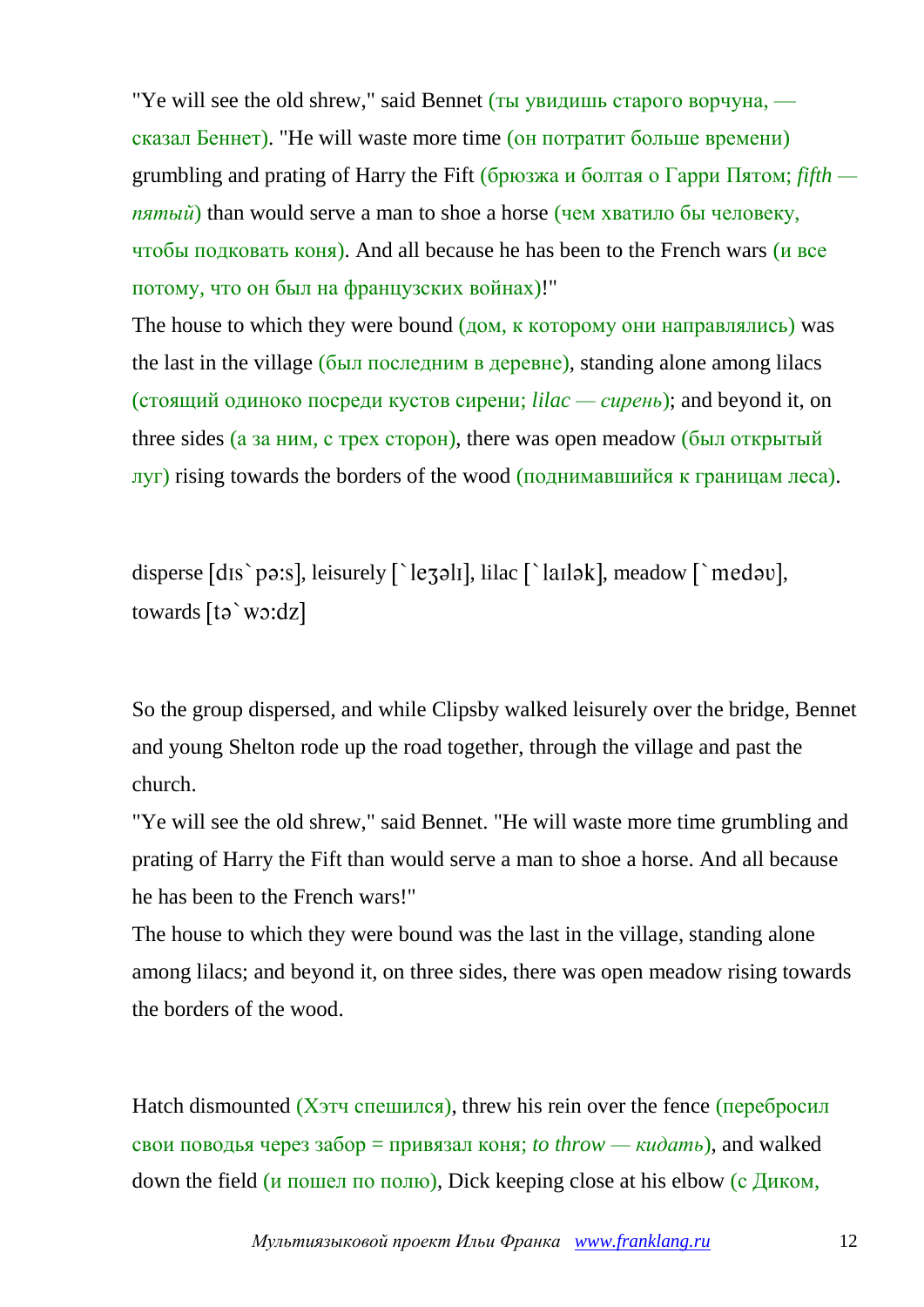держащимся рядом у его локтя), to where the old soldier was digging (туда, где старый воин копал), knee-deep in his cabbages (по колено в своей капусте;  $knee$  — *колено; deep* — *глубокий*), and now and again (и время от времени: «теперь и снова»), in a cracked voice (надтреснутым голосом), singing a snatch of song (напевал обрывок песни). He was all dressed in leather (он был весь одет в кожу), only his hood and tippet were of black frieze (только его капюшон и воротник/шарф были из черного бобрика; *tippet — меховой или шерстяной шарф, покрывающий шею и плечи; frieze — бобрик; грубая ворсистая шерстяная ткань*), and tied with scarlet (и перевязаны алой тканью); his face was like a walnut-shell (его лицо было подобно скорлупе грецкого ореха; *shell — скорлупа*), both for colour and wrinkles (и цветом, и морщинами); but his old grey eye was still clear enough (но его старый серый глаз был все еще достаточно ясным), and his sight unabated (а его зрение — неослабленным). Perhaps he was deaf (возможно, он был глуховат); perhaps he thought it unworthy of an old archer of Agincourt to pay any heed to such disturbances (возможно, он полагал недостойным старого лучника /участника битвы/ при Азенкуре обращать внимание на такие помехи); but neither the surly notes of the alarm bell (но ни суровые звуки набата; *alarm — тревога; bell — колокол*), nor the near approach of Bennet and the lad (ни приближение Беннета и юноши), appeared at all to move him (казалось, совсем не потревожили его); and he continued obstinately digging (и он продолжал упорно копать), and piped up (и напевал), very thin and shaky (очень тонким и надтреснутым /голосом/): "Now, dear lady, if thy will be (о, дорогая леди, когда твоим буду), I pray you that you will rue on me (я прошу тебя, чтобы ты смилостивилась надо мной)."

threw  $[0rv!]$ , cabbages  $\lceil \n\cdot \text{kebədziz}\rceil$ , walnut  $\lceil \n\cdot \text{wə:lnxt}\rceil$ , unworthy  $\lceil \text{An} \cdot \text{wə:ði}\rceil$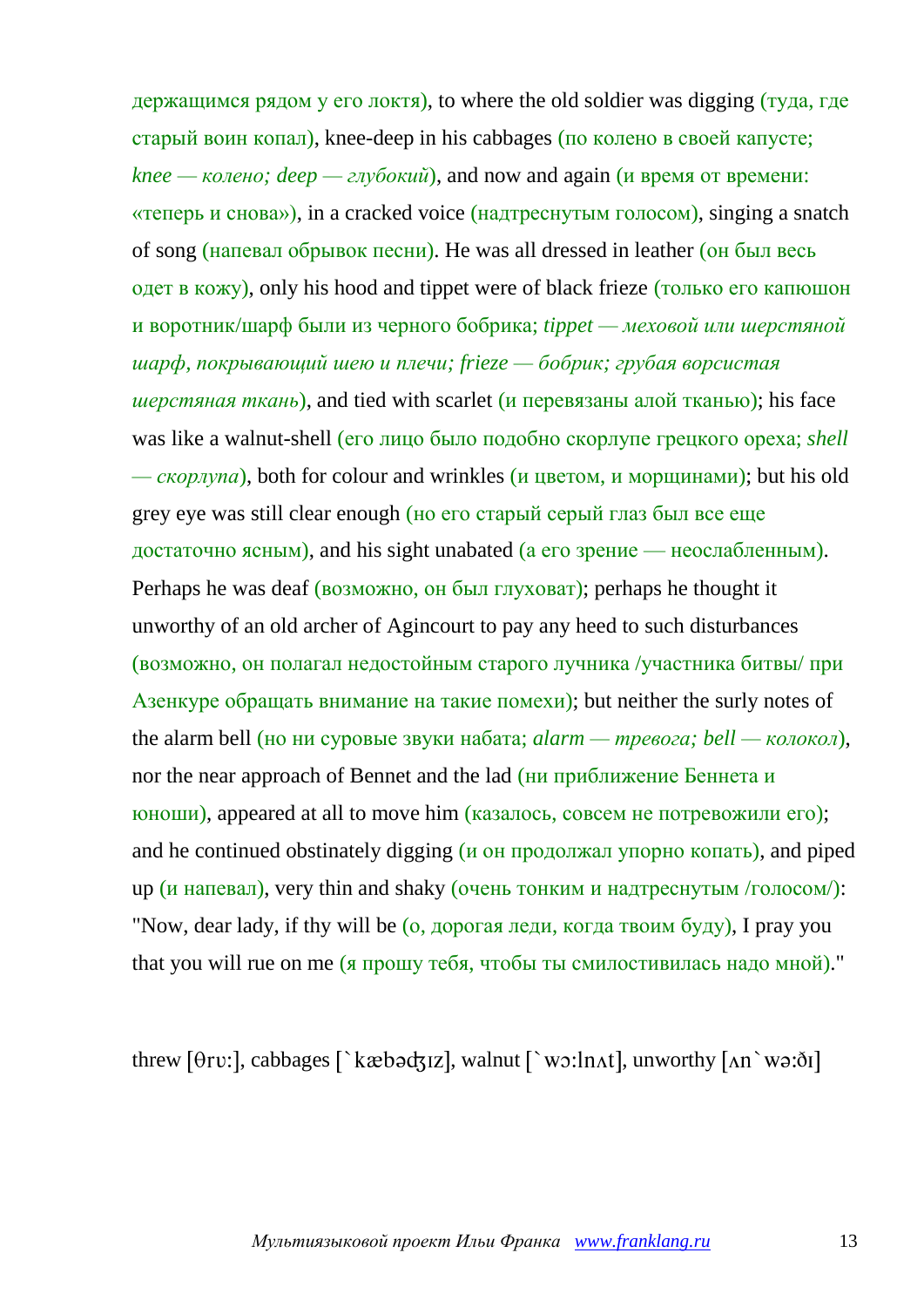Hatch dismounted, threw his rein over the fence, and walked down the field, Dick keeping close at his elbow, to where the old soldier was digging, knee-deep in his cabbages, and now and again, in a cracked voice, singing a snatch of song. He was all dressed in leather, only his hood and tippet were of black frieze, and tied with scarlet; his face was like a walnut-shell, both for colour and wrinkles; but his old grey eye was still clear enough, and his sight unabated. Perhaps he was deaf; perhaps he thought it unworthy of an old archer of Agincourt to pay any heed to such disturbances; but neither the surly notes of the alarm bell, nor the near approach of Bennet and the lad, appeared at all to move him; and he continued obstinately digging, and piped up, very thin and shaky:

"Now, dear lady, if thy will be, I pray you that you will rue on me."

"Nick Appleyard," said Hatch (Ник Эпплъярд, — сказал Хэтч; фамилия Appleyard означает «яблоневый сад»), "Sir Oliver commends him to you (сэр Оливер свидетельствует свое почтение тебе), and bids that ye shall come within this hour to the Moat House (и приказывает, чтобы ты пришел в течение этого часа к Мот-хаусу), there to take command (чтобы принять командование там)." The old fellow looked up (старик взглянул вверх = поднял на них взгляд). "Save you, my masters!" he said, grinning (упаси вас /Бог/, господа, — он сказал, ухмыляясь). "And where goeth Master Hatch (а куда едет мастер Хэтч; *to go — идти, ехать; goeth = совр. goes; здесь и далее глагольное окончание —eth может заменять совр. — /e/s на старинный манер*)?"

"Master Hatch is off to Kettley (мастер Хэтч отправляется в Кэттли; *off прочь*), with every man that we can horse," returned Bennet (с каждым человеком, кого мы сможем усадить на коня, — ответил Беннет). "There is a fight toward, it seems (битва впереди = *грядет*, кажется), and my lord stays a reinforcement (и милорд собирает подкрепление)."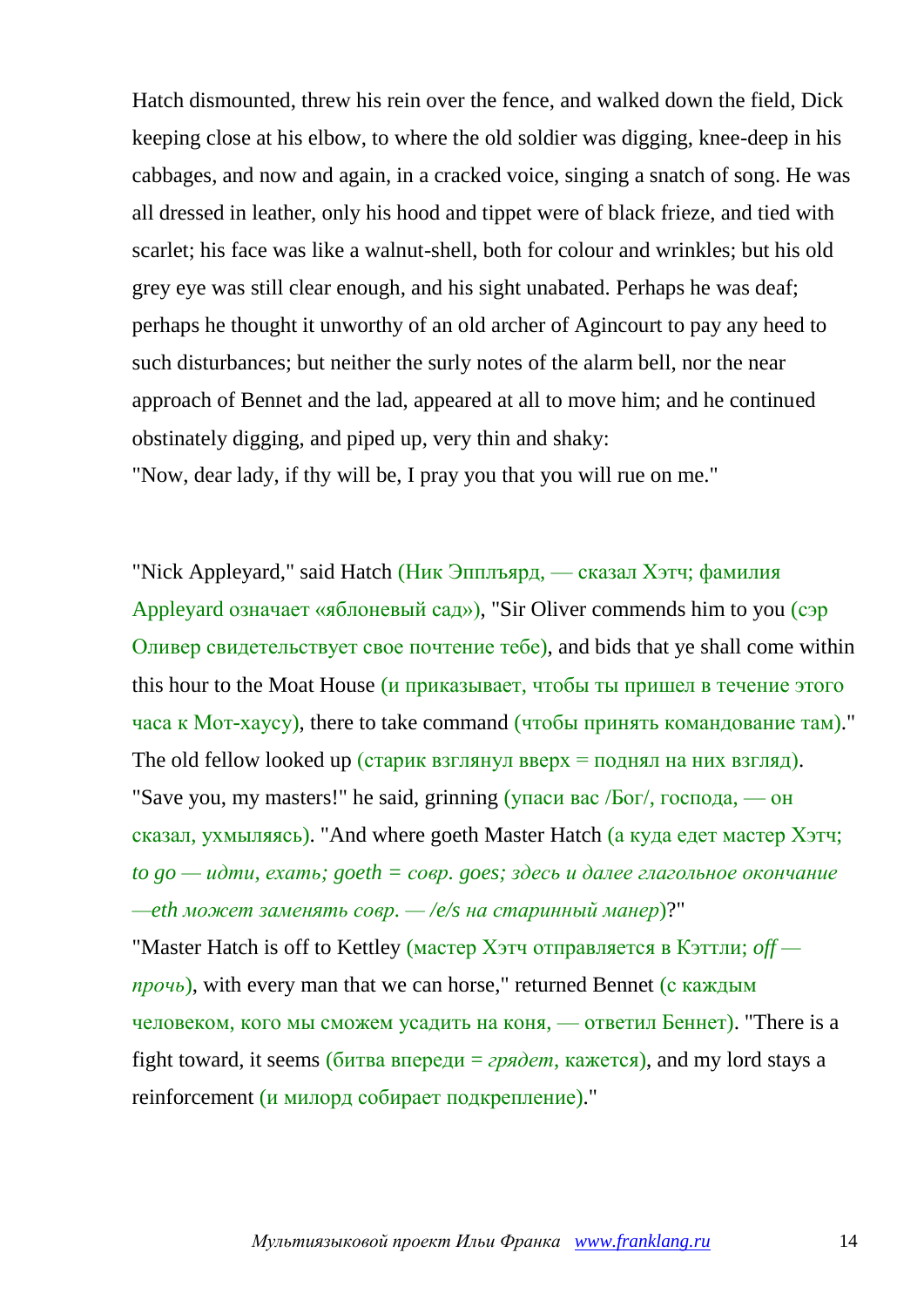"Ay, verily," returned Appleyard  $(a, a, a)$ , точно, — ответил Эпплъярд). "And what will ye leave me to garrison withal (а что ты оставишь мне для гарнизона в таком случае; *withal — к тому же, вдобавок; в то же время*)?" "I leave you six good men, and Sir Oliver to boot," answered Hatch (я оставляю тебе шестерых добрых молодцов и сэра Оливера в придачу, — ответил Хэтч). "It'll not hold the place," said Appleyard (это не удержит = *мы не удержим* этого места, — сказал Эпплъярд); "the number sufficeth not (этого числа не хватает). It would take two score (это взяло бы = потребовалось бы сорок; *score — уст. двадцать*) to make it good (чтобы сделать это хорошо)." "Why, it's for that we came to you, old shrew!" replied the other (ну, именно за этим мы и пришли к тебе, старый ворчун, — ответил другой = его собеседник).

within  $[w_1 \text{`on}],$  fight  $[fat],$  reinforcement  $[r_1]$  fo: smant $]$ , suffice  $[s_2 \text{`fais}]$ 

"Nick Appleyard," said Hatch, "Sir Oliver commends him to you, and bids that ye shall come within this hour to the Moat House, there to take command." The old fellow looked up.

"Save you, my masters!" he said, grinning. "And where goeth Master Hatch?" "Master Hatch is off to Kettley, with every man that we can horse," returned Bennet. "There is a fight toward, it seems, and my lord stays a reinforcement." "Ay, verily," returned Appleyard. "And what will ye leave me to garrison withal?" "I leave you six good men, and Sir Oliver to boot," answered Hatch. "It'll not hold the place," said Appleyard; "the number sufficeth not. It would take

two score to make it good."

"Why, it's for that we came to you, old shrew!" replied the other.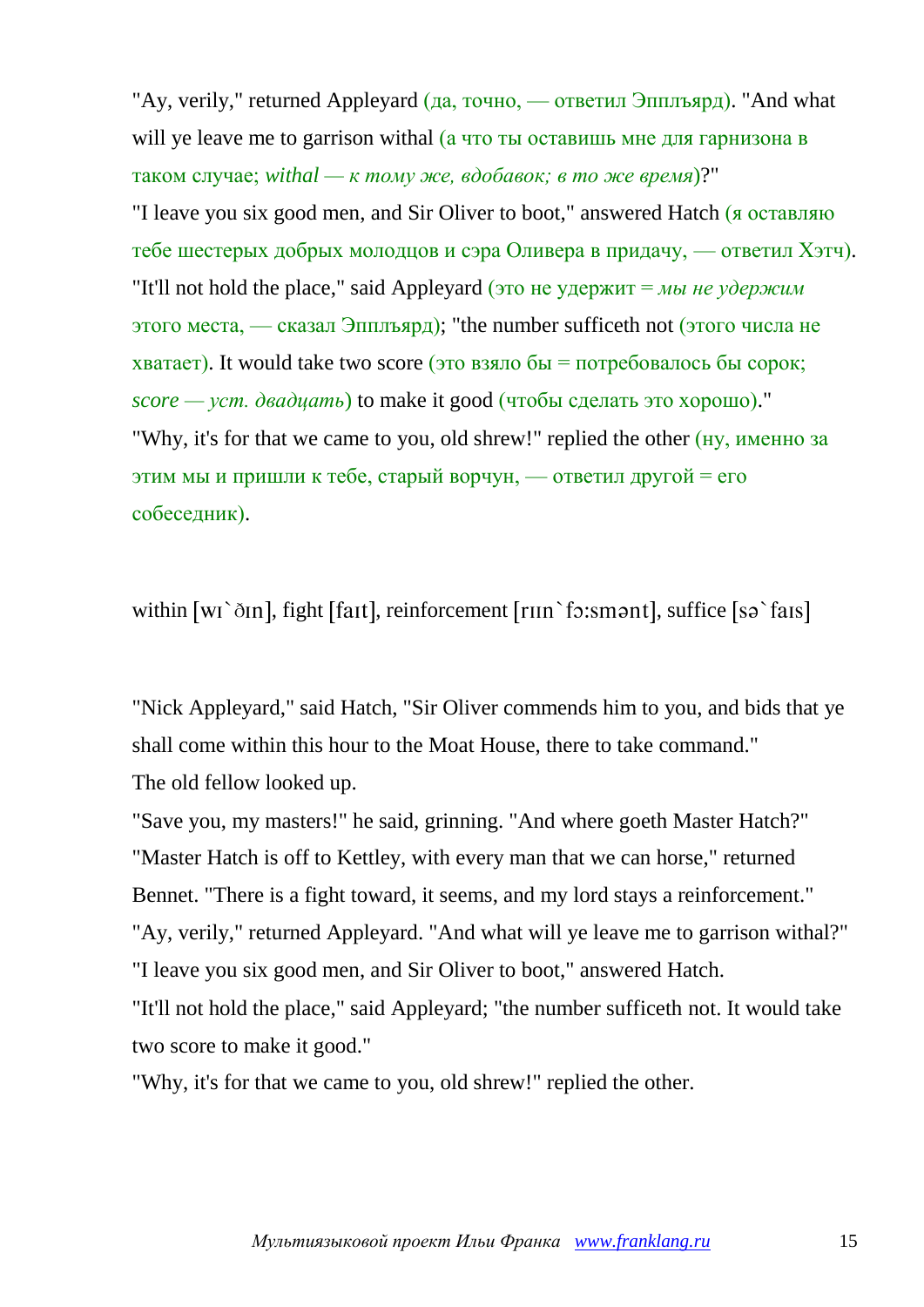"Who else is there but you (кто еще есть, кроме тебя) that could do aught in such a house with such a garrison (кто мог бы сделать что-нибудь в таком доме  $=$ *замке* с таким гарнизоном)?"

"Ay! when the pinch comes, ye remember the old shoe," returned Nick (да! когда нужда приходит, вы вспоминаете о старом башмаке = *о старике*, — возразил Ник). "There is not a man of you can back a horse or hold a bill (нет ни одного человека у вас, который умеет скакать на коне или держать топор; *bill боевой топор, у которого спереди — изогнутое крючком лезвие, сзади выступ в виде клюва*); and as for archery — St. Michael (а что до стрельбы из лука — Святой Михаил!)! if old Harry the Fift were back again (если бы старый Гарри Пятый вернулся снова; *fifth — пятый; be back — вернуться: «быть назад»*), he would stand and let ye shoot at him (он бы встал и позволил вам стрелять в себя) for a farthen a shoot (по фартингу за выстрел; *farthing фартинг*)!"

"Nay, Nick, there's some (нет, Ник, есть некоторые) can draw a good bow yet," said Bennet (которые могут еще натянуть хороший лук, — сказал Беннет). "Draw a good bow!" cried Appleyard (натянуть хороший лук! — вскричал Эпплъярд). "Yes! But who'll shoot me a good shoot  $\left(\frac{\pi a!}{\pi a!}\right)$  но кто выстрелит: «сделает мне хороший выстрел»)? It's there the eye comes in (вот тут глаз  $BXOJU = BEXOJU$  на сцену, становится важным), and the head between your shoulders (и голова между ваших плеч = на плечах). Now, what might you call a long shoot, Bennet Hatch (ну, что мог бы ты назвать далеким выстрелом, Беннет Хэтч)?"

"Well," said Bennet, looking about him (ну, сказал Беннет, оглядываясь: «смотря вокруг себя»), "it would be a long shoot from here into the forest (это был бы далекий выстрел отсюда до леса)."

"Ay, it would be a longish shoot," said the old fellow  $\left(\frac{\pi a}{\pi a}\right)$  это был бы довольно далекий выстрел, — сказал старик), turning to look over his shoulder (повернувшись, чтобы посмотреть себе через плечо); and then he put up his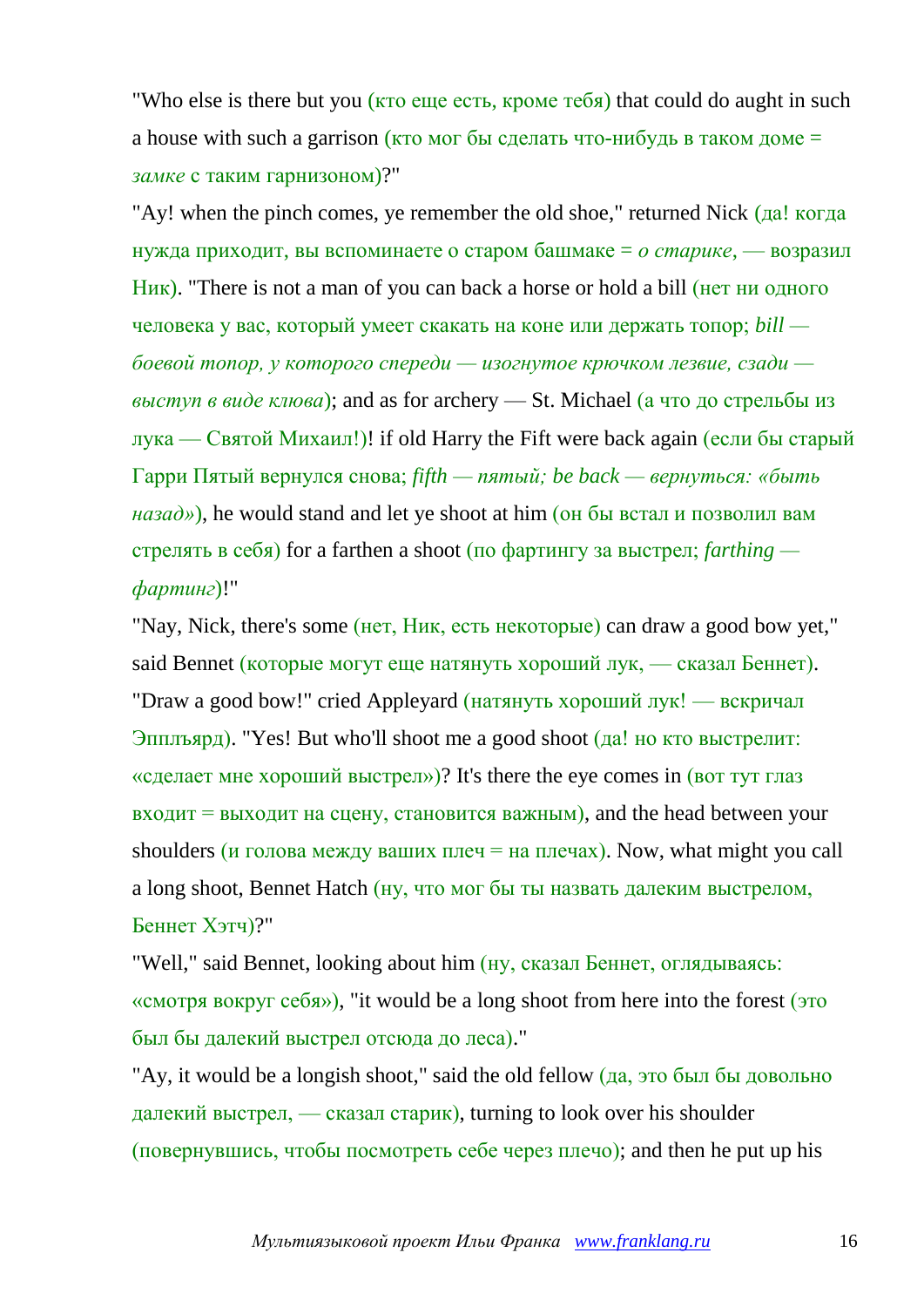hand over his eyes (а затем он приставил руку к глазам), and stood staring (и стоял, приглядываясь).

shoe  $[[v:], \text{draw} [dr:], \text{bow} [b \infty], \text{eye} [a:], \text{shoulder} [\\ ]$ 

"Who else is there but you that could do aught in such a house with such a garrison?"

"Ay! when the pinch comes, ye remember the old shoe," returned Nick. "There is not a man of you can back a horse or hold a bill; and as for archery — St. Michael! if old Harry the Fift were back again, he would stand and let ye shoot at him for a farthen a shoot!"

"Nay, Nick, there's some can draw a good bow yet," said Bennet.

"Draw a good bow!" cried Appleyard. "Yes! But who'll shoot me a good shoot? It's there the eye comes in, and the head between your shoulders. Now, what might you call a long shoot, Bennet Hatch?"

"Well," said Bennet, looking about him, "it would be a long shoot from here into the forest."

"Ay, it would be a longish shoot," said the old fellow, turning to look over his shoulder; and then he put up his hand over his eyes, and stood staring.

"Why, what are you looking at?" asked Bennet, with a chuckle (эй, на что ты смотришь? — спросил Беннет со смешком). "Do you see Harry the Fift (ты видишь Гарри Пятого)?"

The veteran continued looking up the hill in silence (старый солдат продолжал смотреть вверх на холм в молчании). The sun shone broadly over the shelving meadows (солнце сияло ярко над отлогими лугами; *to shine — сиять, светить*); a few white sheep wandered browsing (несколько белых овец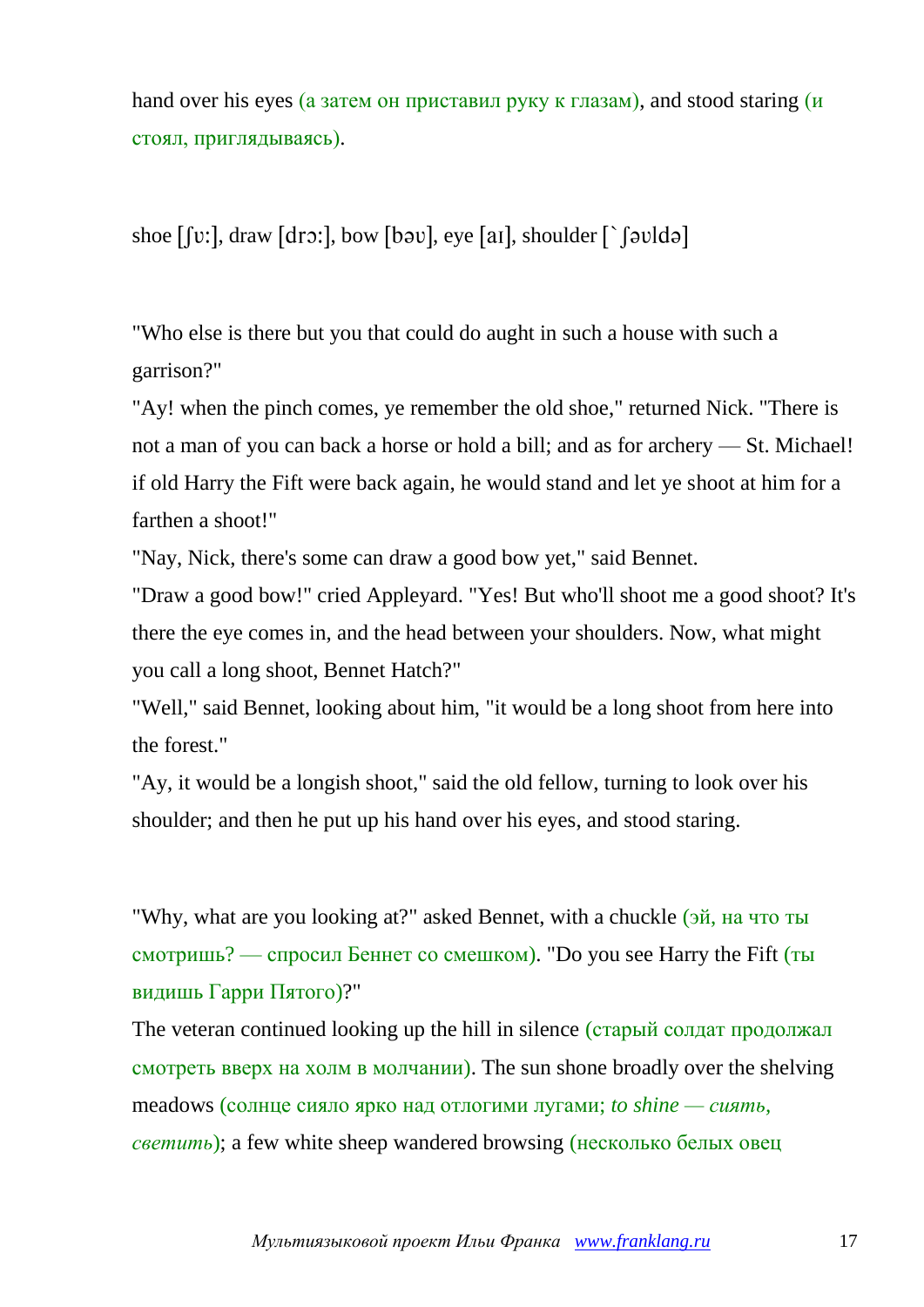бродили, щипля траву; *to browse — щипать траву*); all was still but the distant jangle of the bell (все было тихо, кроме отдаленного трезвона колокола). "What is it, Appleyard?" asked Dick (что такое, Эпплъярд? — спросил Дик). "Why, the birds," said Appleyard (ну как же — птицы, — сказал Эпплъярд). And, sure enough, over the top of the forest (и действительно, над вершинами леса), where it ran down in a tongue among the meadows (где он сбегал вниз языком среди лугов; *to run — бежать*), and ended in a pair of goodly green elms (и заканчивался парой раскидистых зеленых вязов), about a bowshot (примерно на расстоянии выстрела из лука) from the field where they were standing (от поля, где они стояли), a flight of birds was skimming to and fro (стая птиц носилась туда-сюда), in evident disorder (в очевидном беспорядке). "What of the birds?" said Bennet (что там с птицами? — сказал Беннет). "Ay!" returned Appleyard  $\left(\frac{\pi a}{4} - \frac{\pi a}{\pi a}\right)$  Эпплъярд), "y' are a wise man to go to war, Master Bennet (ты мудрый человек = ты знаешь толк в том, как ходить на войну, мастер Беннет). Birds are a good sentry  $($ птицы — превосходный караул); in forest places they be the first line of battle (в лесистой местности они — передний край в битве). Look you, now, if we lay here in camp (смотри-ка, если бы мы лежали здесь в лагере; *to lie — лежать*), there might be archers skulking down to get the wind of us (там могли бы быть лучники, затаившиеся, чтобы иметь перед нами преимущество; *wind — ветер*); and here would you be, none the wiser (*и* вот был бы ты ничуть не умнее = ничего бы не заметил)!" "Why, old shrew," said Hatch (ну, старый ворчун, — сказал Хэтч), "there be no men nearer us than Sir Daniel's, at Kettley (нет людей ближе к нам, чем люди сэра Дэниела, в Кэттли); y' are as safe as in London Tower (ты в такой же безопасности, как в лондонском Тауэре); and ye raise scares upon a man (и ты пугаешь людей; *to raise — поднимать; scare — страх, испуг*) for a few chaffinches and sparrows (из-за нескольких зябликов и воробьев)!" "Hear him!" grinned Appleyard (послушайте его! — усмехнулся Эпплъярд). "How many a rogue would give his two crop ears (сколько негодяев отдало бы свои два отрезанных уха = дало бы отрезать...) to have a shoot at either of us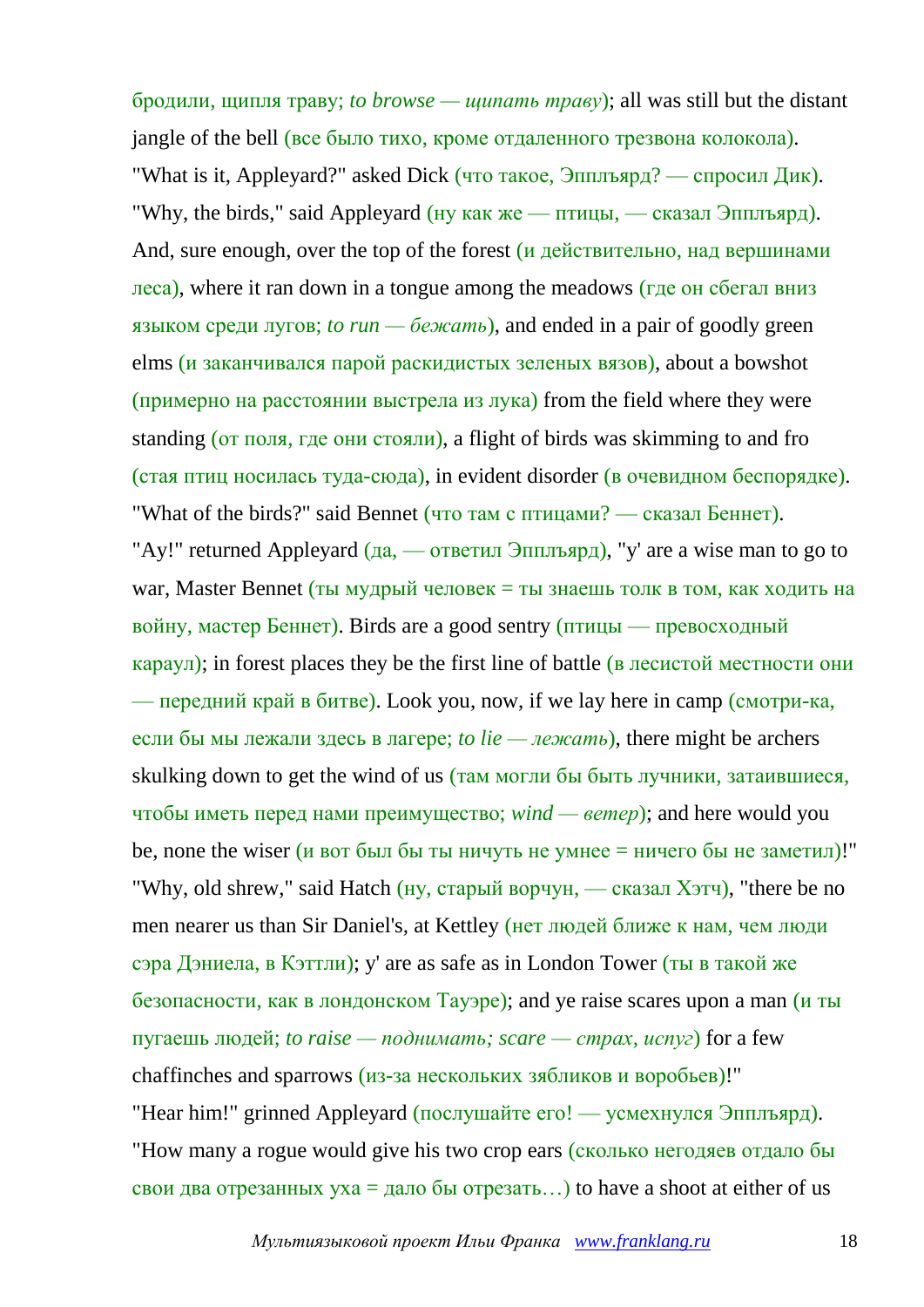(чтобы выстрелить в любого из нас)? Saint Michael, man (Святой Михаил, черт побери)! they hate us like two polecats (они ненавидят нас, как двух хорьков)!"

"Well, sooth it is, they hate Sir Daniel," answered Hatch, a little sobered (да, это правда, они ненавидят сэра Дэниела, — ответил Хэтч, немного отрезвленный).

shine  $\lceil \frac{\tan \pi}{\tan \tan \pi} \rceil$ , browse  $\lceil \frac{\tan \pi}{\tan \tan \pi} \rceil$ , disorder  $\lceil \frac{\tan \pi}{\tan \tan \pi} \rceil$ , to and fro  $\lceil \frac{\tan \pi}{\tan \tan \pi} \rceil$  $f$ rav]

"Why, what are you looking at?" asked Bennet, with a chuckle. "Do you see Harry the Fift?"

The veteran continued looking up the hill in silence. The sun shone broadly over the shelving meadows; a few white sheep wandered browsing; all was still but the distant jangle of the bell.

"What is it, Appleyard?" asked Dick.

"Why, the birds," said Appleyard.

And, sure enough, over the top of the forest, where it ran down in a tongue among the meadows, and ended in a pair of goodly green elms, about a bowshot from the field where they were standing, a flight of birds was skimming to and fro, in evident disorder.

"What of the birds?" said Bennet.

"Ay!" returned Appleyard, "y' are a wise man to go to war, Master Bennet. Birds are a good sentry; in forest places they be the first line of battle. Look you, now, if we lay here in camp, there might be archers skulking down to get the wind of us; and here would you be, none the wiser!"

"Why, old shrew," said Hatch, "there be no men nearer us than Sir Daniel's, at Kettley; y' are as safe as in London Tower; and ye raise scares upon a man for a few chaffinches and sparrows!"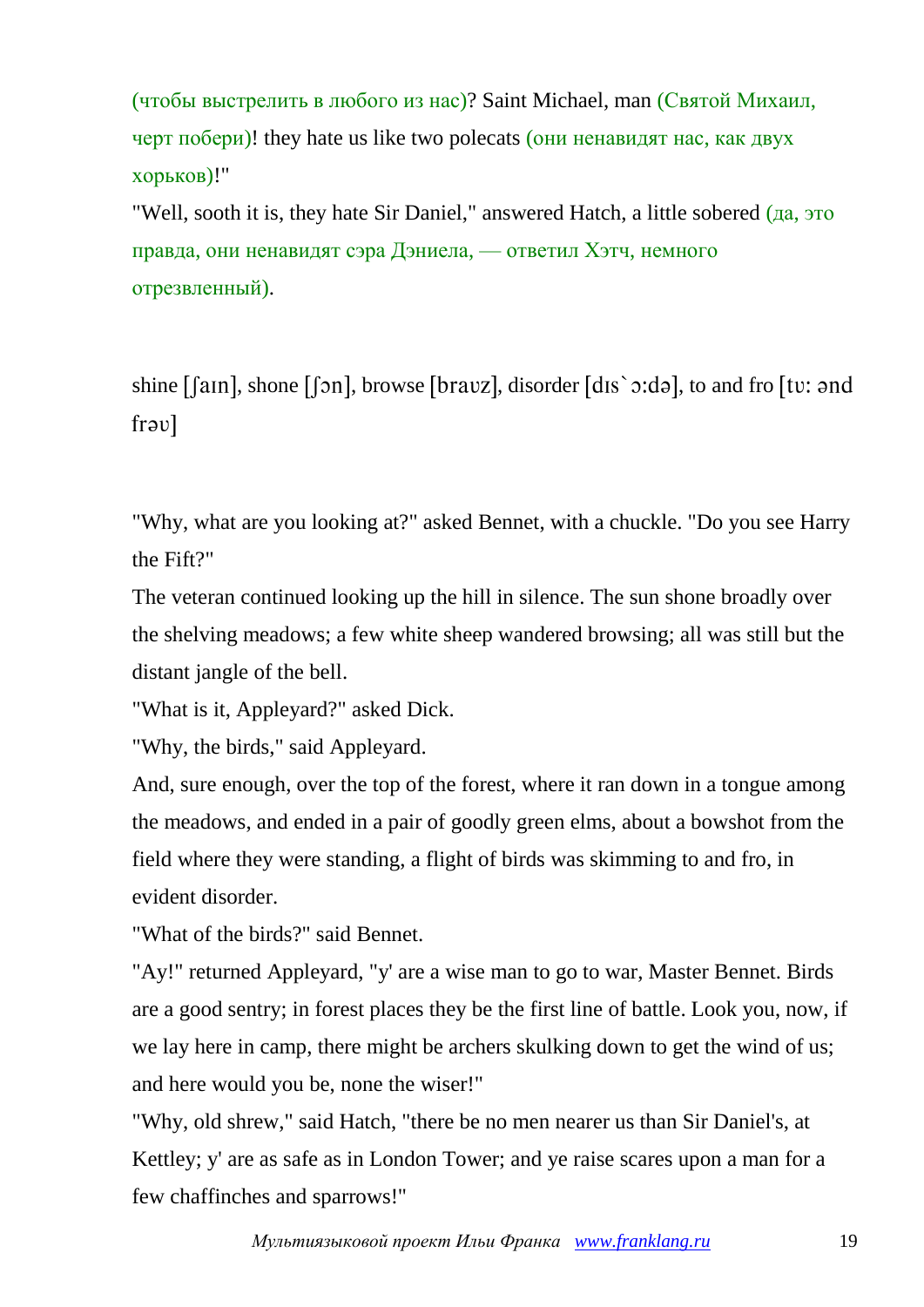"Hear him!" grinned Appleyard. "How many a rogue would give his two crop ears to have a shoot at either of us? Saint Michael, man! they hate us like two polecats!" "Well, sooth it is, they hate Sir Daniel," answered Hatch, a little sobered.

"Ay, they hate Sir Daniel (да, они ненавидят сэра Дэниела), and they hate every man that serves with him," said Appleyard (и они ненавидят каждого человека, который служит ему, — сказал Эпплъярд); "and in the first order of hating  $(u, u)$ первом порядке ненависти = в первую очередь), they hate Bennet Hatch and old Nicholas the bowman (они ненавидят Беннета Хэтча и старого Николасалучника). See ye here (смотри-ка): if there was a stout fellow yonder in the woodedge (если бы некий отважный парень был там, на краю леса; *wood — лес;*   $edge - \kappa$ рай), and you and I stood fair for him (и ты и я стояли бы удобно для  $H(-1)$  as, by Saint George, we stand (как, клянусь святым Георгием, мы и стоим)! — which, think ye, would he choose (которого, ты думаешь, он выбрал бы)?"

"You, for a good wager," answered Hatch (тебя, бьюсь о заклад, — ответил Хэтч; *wager — ставка, заклад*).

"My surcoat to a leather belt, it would be you!" cried the old archer (ставлю мою накидку против кожаного пояса, это был бы ты! — вскричал старый стрелок). "Ye burned Grimstone, Bennet (ты сжег Гримстоун, Беннет) — they'll ne'er forgive you that, my master (они никогда не простят тебе этого, мой господин). And as for me (а что до меня), I'll soon be in a good place (я скоро окажусь в хорошем месте = на небесах), God grant (Божьей милостью; *to grant позволять*), and out of bow-shoot (и вне пределов досягаемости выстрела из лука) — ay, and cannon-shoot (да, и выстрела из пушки) — of all their malices (вне досягаемости всех их злых умыслов). I am an old man (я старый человек), and draw fast to homeward (и приближаюсь быстро к дому), where the bed is ready (где постель готова). But for you, Bennet (а вот что до тебя, Беннет), y' are to remain behind here at your own peril (тебе придется остаться здесь себе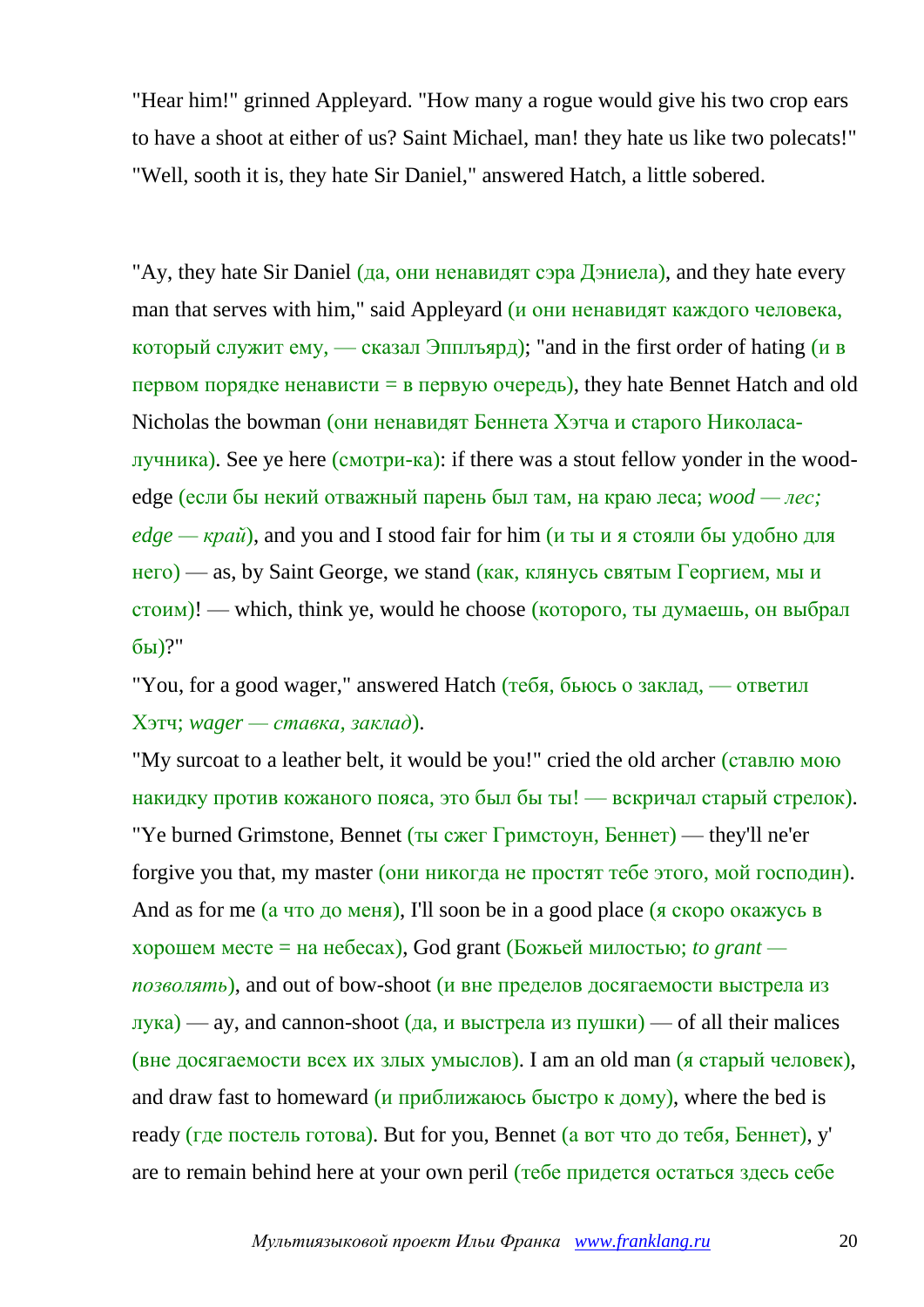же на го́ре: «на погибель»; *behind —*  $csa\partial u$ ), and if ye come to my years unhanged (и если ты придешь = доживешь до моих лет неповешенным), the old true-blue English spirit will be dead (старый добрый английский дух будет мертв; *true-blue — истинный, настоящий*)."

stout [stavt], wager  $\lceil \cdot \text{wend}$ ; malice  $\lceil \cdot \text{mæ} \rceil$ , homeward  $\lceil \cdot \text{hewmed} \rceil$ 

"Ay, they hate Sir Daniel, and they hate every man that serves with him," said Appleyard; "and in the first order of hating, they hate Bennet Hatch and old Nicholas the bowman. See ye here: if there was a stout fellow yonder in the woodedge, and you and I stood fair for him — as, by Saint George, we stand! — which, think ye, would he choose?"

"You, for a good wager," answered Hatch.

"My surcoat to a leather belt, it would be you!" cried the old archer. "Ye burned Grimstone, Bennet — they'll ne'er forgive you that, my master. And as for me, I'll soon be in a good place, God grant, and out of bow-shoot — ay, and cannon-shoot — of all their malices. I am an old man, and draw fast to homeward, where the bed is ready. But for you, Bennet, y' are to remain behind here at your own peril, and if ye come to my years unhanged, the old true-blue English spirit will be dead."

"Y' are the shrewishest old dolt in Tunstall Forest," returned Hatch (ты самый ворчливый старый болван в Танстоллском лесу, — ответил Хэтч), visibly ruffled by these threats (заметно встревоженный этими угрозами). "Get ye to your arms before Sir Oliver come (берись за оружие, прежде чем придет сэр Оливер), and leave prating for one good while (и оставь болтовню на некоторое время: «на хорошее  $= 6$ ольшое время»). An ye had talked so much with Harry the Fift (если бы ты говорил так много с Гарри Пятым), his ears would ha' been richer than his pocket (его уши были бы богаче, чем его карман)."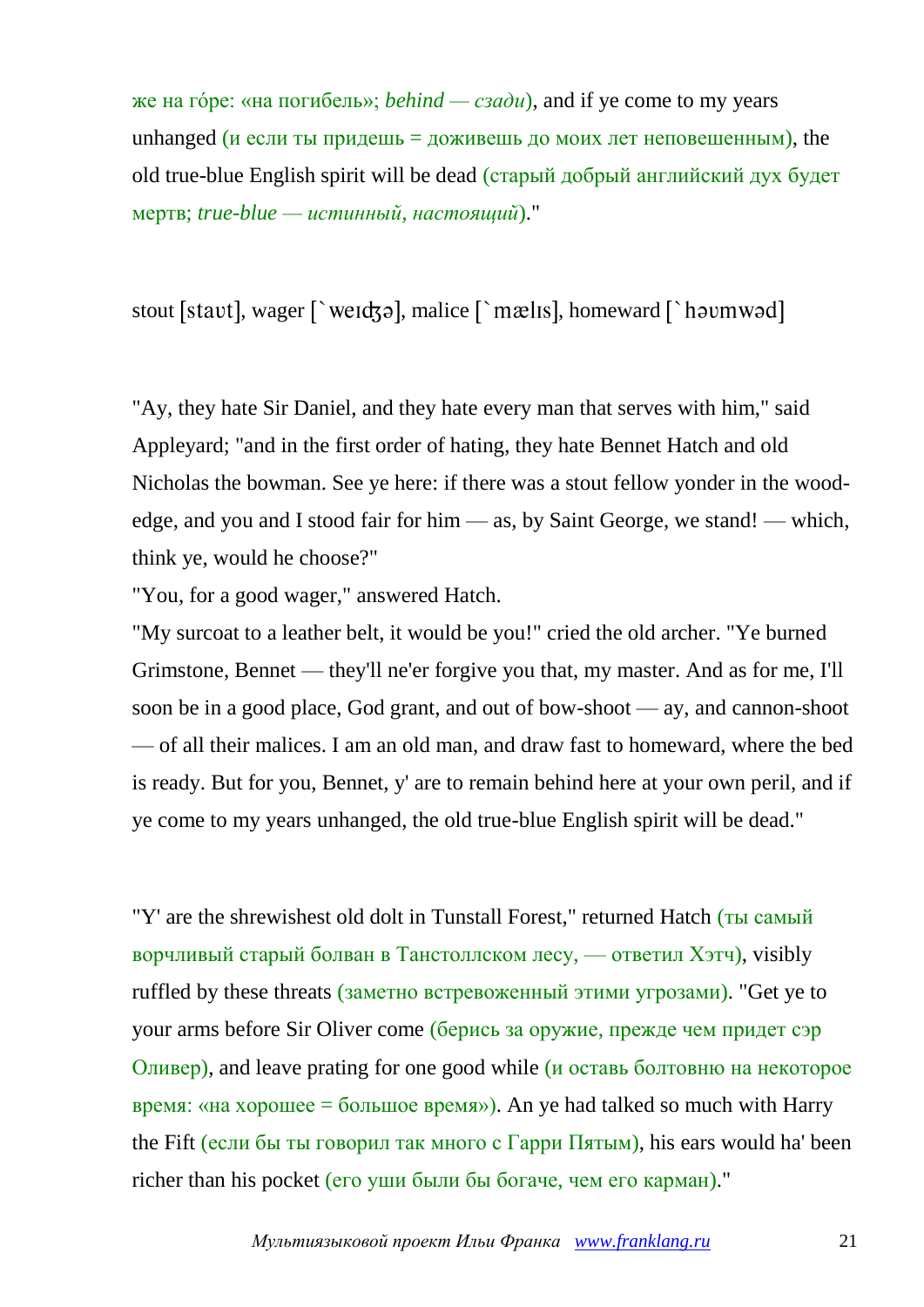An arrow sang in the air, like a huge hornet (стрела просвистела в воздухе, как гигантский шершень; *to sing — петь*); it struck old Appleyard between the shoulder-blades (она ударила старого Эпплъярда = попала старому Эпплъярду между лопаток; *to strike — ударять; shoulder — плечо; blade — лезвие; лопасть; лист*), and pierced him clean through (и пронзила его насквозь; *clean — чисто, совершенно*), and he fell forward on his face among the cabbages (и он упал вперед на лицо = *ничком* среди капусты; *to fall — падать*). Hatch, with a broken cry, leapt into the air (Хэтч, с резким: «сломанным» криком, подпрыгнул в воздух; *to break — ломать; to leap — прыгать*); then, stooping double (затем, согнувшись пополам), he ran for the cover of the house (он побежал под прикрытие дома; *to run — бежать*). And in the meanwhile Dick Shelton had dropped behind a lilac (а тем временем Дик Шелтон рухнул за куст сирени), and had his cross-bow bent and shouldered (и натянул и приставил к плечу свой арбалет: «имел свой арбалет натянутым и приставленным к плечу»; *to have — иметь; to bend — гнуть*), covering the point of the forest (покрывая = *целясь в* выступ леса).

visibly  $\lceil \text{vuzibil} \rceil$ , arrow  $\lceil \text{xrev} \rceil$ , pierce  $\lceil \text{pios} \rceil$ , leapt  $\lceil \text{lept} \rceil$ , cover  $\lceil KAVa \rceil$ 

"Y' are the shrewishest old dolt in Tunstall Forest," returned Hatch, visibly ruffled by these threats. "Get ye to your arms before Sir Oliver come, and leave prating for one good while. An ye had talked so much with Harry the Fift, his ears would ha' been richer than his pocket."

An arrow sang in the air, like a huge hornet; it struck old Appleyard between the shoulder-blades, and pierced him clean through, and he fell forward on his face among the cabbages. Hatch, with a broken cry, leapt into the air; then, stooping double, he ran for the cover of the house. And in the meanwhile Dick Shelton had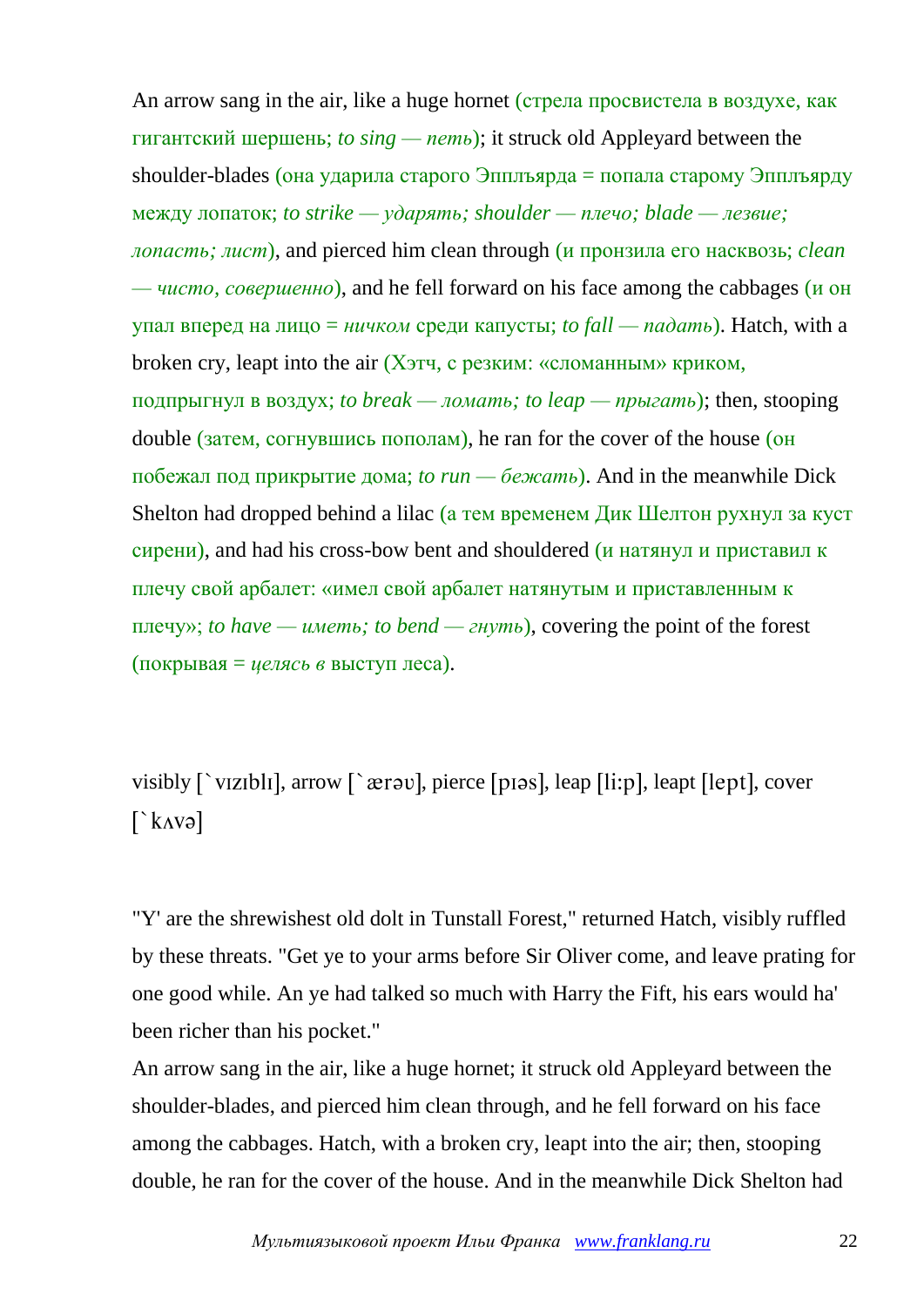dropped behind a lilac, and had his cross-bow bent and shouldered, covering the point of the forest.

Not a leaf stirred (ни один лист не шевелился). The sheep were patiently browsing (овцы терпеливо щипали траву); the birds had settled (птицы успокоились). But there lay the old man (но там лежал старик), with a cloth-yard arrow standing in his back (со стрелой длиной с ярд, торчащей в его спине; *cloth-yard — портновская линейка длиной с ярд; to stand — стоять*); and there were Hatch holding to the gable (и там был Хэтч, держащийся /поближе/ к навесу крыши; *gable — фронтон, щипец*), and Dick crouching and ready behind the lilac bush (и Дик, припавший к земле и изготовившийся за кустом сирени;  $bush - kvcm$ ).

"D'ye see aught?" cried Hatch (ты видишь что-нибудь? — крикнул Хэтч). "Not a twig stirs," said Dick (ни одна ветка не шевелится, — сказал Дик). "I think shame to leave him lying," said Bennet (я думаю стыд = *нельзя* оставлять его лежащим, — сказал Беннет), coming forward once more with hesitating steps and a very pale countenance (выходя обратно неуверенными шагами и с очень бледным лицом; *forward — вперед; once more — снова; countenance — цвет лица*). "Keep a good eye on the wood, Master Shelton (хорошенько следи: «держи хороший глаз» за лесом, мастер Шелтон) — keep a clear eye on the wood (следи как следует за лесом; *clear — ясный*). The saints assoil us (святые да отпустят нам грехи)! here was a good shoot (вот был хороший выстрел)!"

Bennet raised the old archer on his knee (Беннет поднял старого стрелка на свое колено). He was not yet dead (он не был еще мертв); his face worked (его лицо  $pa6$ отало = подергивалось), and his eyes shut and opened like machinery (a его глаза закрывались и открывались как заведенные: «как механизм»; *to shut закрывать*), and he had a most horrible, ugly look of one in pain (и у него был ужасный, уродливый вид человека в боли = страдающего от боли).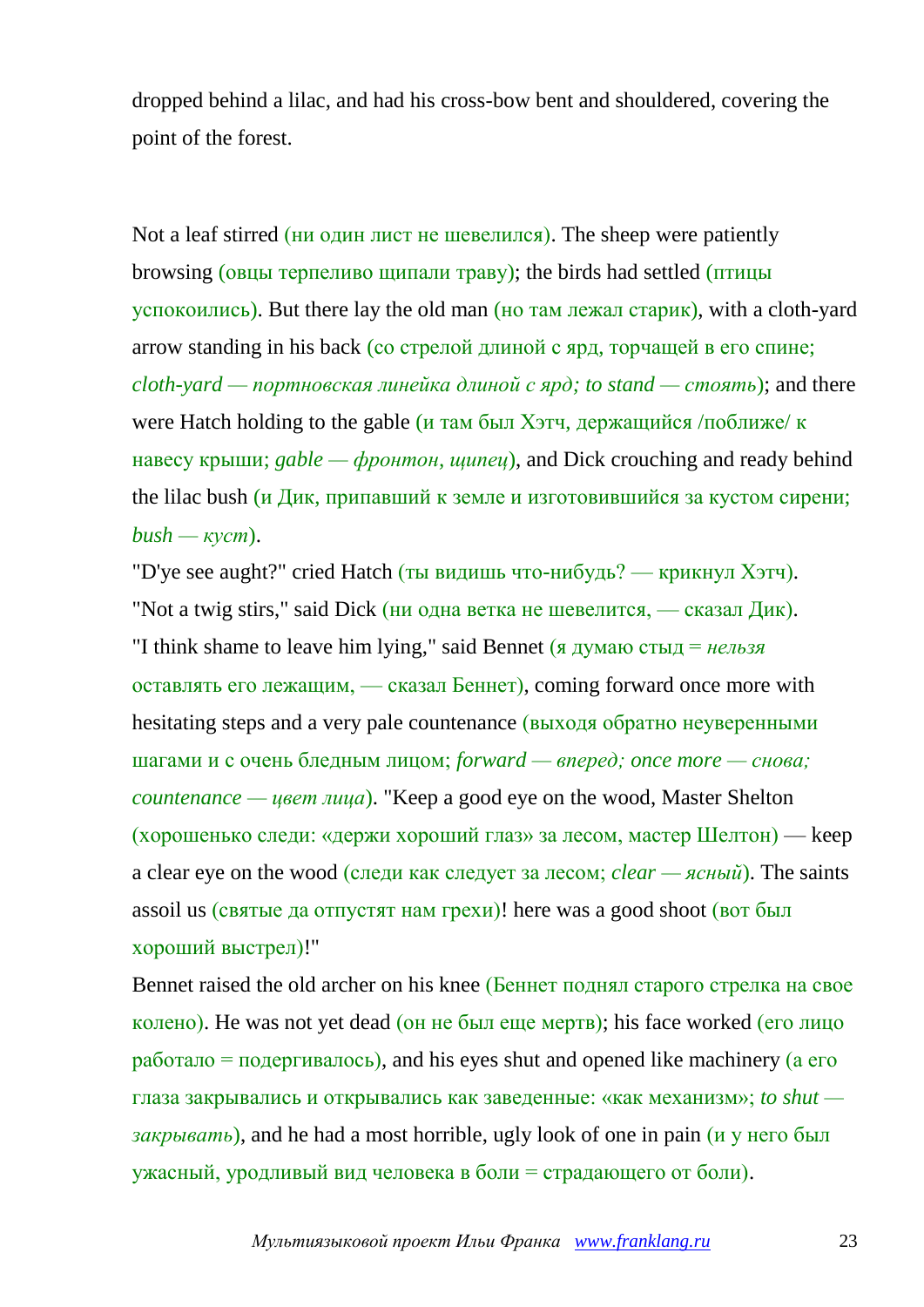patiently  $\lceil$  perfortlil, ready  $\lceil$  redil, bush  $\lceil$  bufl, countenance  $\lceil$  kaunt(a) nons. machinery  $\left[\text{m}\right)$   $\left[\text{i}: \text{n}\right)$   $\left[\text{o}\right)$ 

Not a leaf stirred. The sheep were patiently browsing; the birds had settled. But there lay the old man, with a cloth-yard arrow standing in his back; and there were Hatch holding to the gable, and Dick crouching and ready behind the lilac bush. "D'ye see aught?" cried Hatch.

"Not a twig stirs," said Dick.

"I think shame to leave him lying," said Bennet, coming forward once more with hesitating steps and a very pale countenance. "Keep a good eye on the wood, Master Shelton — keep a clear eye on the wood. The saints assoil us! here was a good shoot!"

Bennet raised the old archer on his knee. He was not yet dead; his face worked, and his eyes shut and opened like machinery, and he had a most horrible, ugly look of one in pain.

"Can ye hear, old Nick?" asked Hatch (ты можешь слышать = *ты меня слышишь*, старый Ник /возможная игра слов: «старый черт»/, — спросил Хэтч). "Have ye a last wish (есть ли у тебя последнее желание) before ye wend, old brother (прежде чем ты уйдешь, старина: «старый брат»)?" "Pluck out the shaft (выдерни стрелу), and let me pass, a' Mary's name (и дай мне уйти, во имя Божьей Матери)!" gasped Appleyard (прохрипел Эпплъярд). "I be done with Old England (я покончил со старой Англией). Pluck it out (выдерни ее)!"

"Master Dick," said Bennet (мастер Дик, — сказал Беннет), "come hither (подойди сюда), and pull me a good pull upon the arrow (и потяни хорошенько: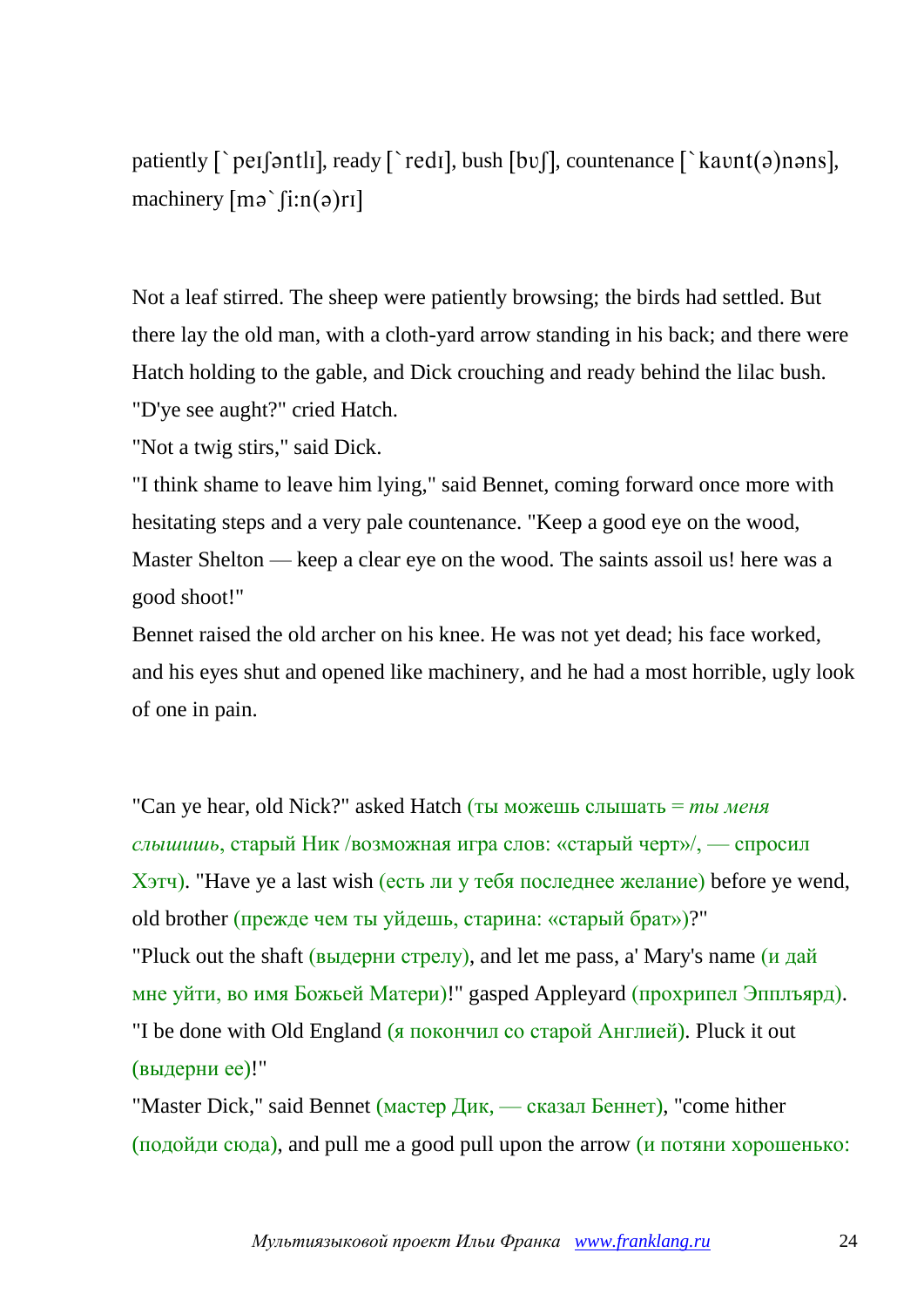«потяни хорошее потягивание» за стрелу). He would fain pass, the poor sinner (он желает уйти, бедный грешник; *fain — уст. охотно*)."

Dick laid down his cross-bow (Дик положил свой арбалет; *to lay — класть;*   $down g_{H}$ , and pulling hard upon the arrow ( $\mu$  потянув сильно за стрелу), drew it forth (вытащил ее наружу; *to draw — тянуть*). A gush of blood followed (фонтан крови последовал); the old archer scrambled half upon his feet (старый стрелок кое-как приподнялся на ноги; *to scramble — карабкаться; half наполовину*), called once upon the name of God (призвал один раз имя Господа), and then fell dead (и затем упал мертвым; *to fall — падать*). Hatch, upon his knees among the cabbages (Хэтч, на коленях среди капусты), prayed fervently for the welfare of the passing spirit (молился усердно об успокоении уходящей души; *welfare — благополучие*). But even as he prayed (но даже пока он молился), it was plain that his mind was still divided (был ясно, что его мысли были все еще разделены = заняты другим), and he kept ever an eye upon the corner of the wood (и он постоянно поглядывал на уголок леса; *ever — уст. всегда*) from which the shot had come (откуда пришел = *был сделан* выстрел). When he had done (когда он сделал  $= \text{nov}\,\text{ow}\,\text{w}$  с молитвами), he got to his feet again (он поднялся на ноги снова; *to get — попадать, становиться*), drew off one of his mailed gauntlets (стащил одну из своих металлических рукавиц; *to draw — тащить; off — прочь; mail — кольчуга*), and wiped his pale face, which was all wet with terror (и вытер свое бледное лицо, которое было совсем мокрым от страха).

"Ay," he said, "it'll be my turn next (да, — сказал он, — очередь за мной; *turn очередь; next — следующий, затем*)."

shaft  $\lceil \pi:ft \rceil$ , gasp  $\lceil \pi:sp \rceil$ , would  $\lceil \pi:gt \rceil$ , welfare  $\lceil \pi:sp \rceil$ , gauntlet  $\lceil \pi:sp \rceil$ 

"Can ye hear, old Nick?" asked Hatch. "Have ye a last wish before ye wend, old brother?"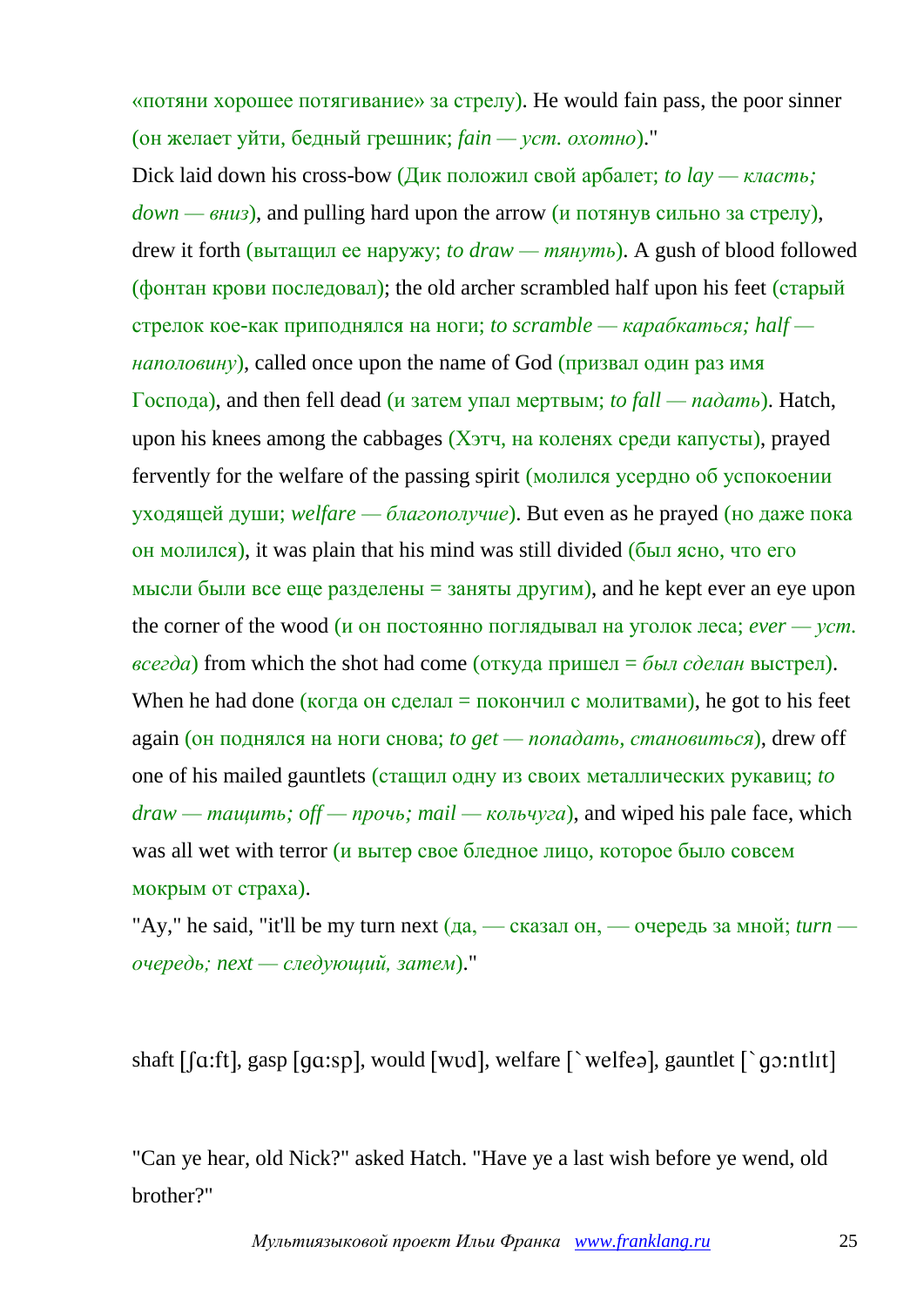"Pluck out the shaft, and let me pass, a' Mary's name!" gasped Appleyard. "I be done with Old England. Pluck it out!"

"Master Dick," said Bennet, "come hither, and pull me a good pull upon the arrow. He would fain pass, the poor sinner."

Dick laid down his cross-bow, and pulling hard upon the arrow, drew it forth. A gush of blood followed; the old archer scrambled half upon his feet, called once upon the name of God, and then fell dead. Hatch, upon his knees among the cabbages, prayed fervently for the welfare of the passing spirit. But even as he prayed, it was plain that his mind was still divided, and he kept ever an eye upon the corner of the wood from which the shot had come. When he had done, he got to his feet again, drew off one of his mailed gauntlets, and wiped his pale face, which was all wet with terror.

"Ay," he said, "it'll be my turn next."

"Who hath done this, Bennet?" Richard asked (кто это сделал, Беннет? спросил Ричард), still holding the arrow in his hand (все еще держа стрелу в руке).

"Nay, the saints know," said Hatch (нет, святые знают = *Бог его знает*, сказал Хэтч). "Here are a good two score Christian souls (есть добрых сорок христианских душ; *score — уст. двадцать*) that we have hunted out of house and holding, he and I (которых мы выгнали из дома и с земли, он и я; *to hunt охотиться*). He has paid his shot, poor shrew (он расплатился по счету, бедный ворчун; *to pay — платить; to pay shot — расплатиться*), nor will it be long, mayhap, ere I pay mine (и скоро, наверное, я расплачусь /тоже/: «и не будет это долгим, прежде чем…»; *nor — и не; ere — уст. прежде чем*). Sir Daniel driveth over-hard (сэр Дэниел управляет слишком жестко; *over-* — *через*, *чересчур*)."

"This is a strange shaft," said the lad (это странная стрела, — сказал юноша), looking at the arrow in his hand (смотря на стрелу в своей руке).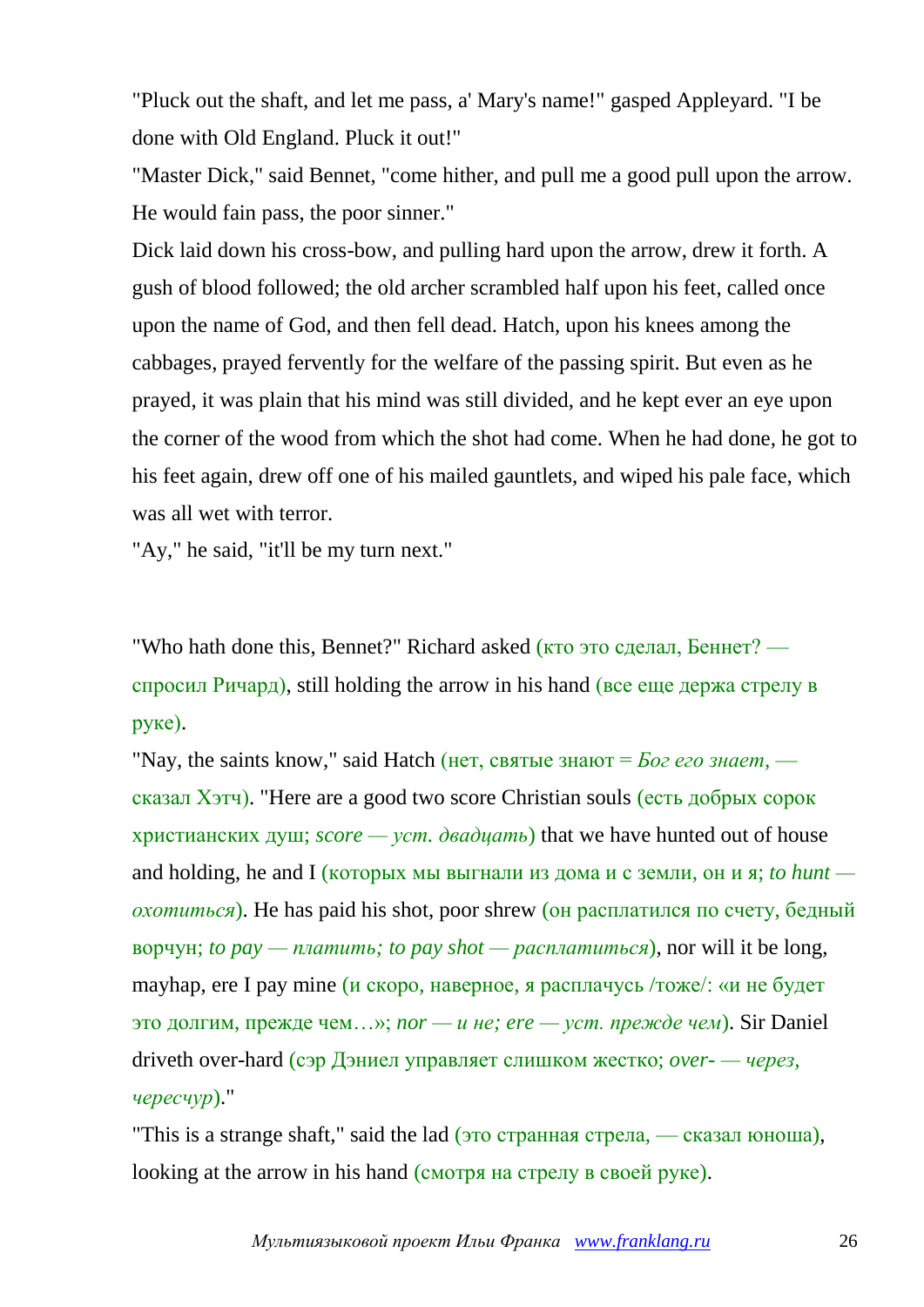"Ay, by my faith!" cried Bennet (да, клянусь верой! — вскричал Беннет). "Black, and black-feathered (черная и с черными перьями: «черно-оперенная»). Here is an ill-favoured shaft, by my sooth (вот так злополучная стрела, истинно клянусь)! for black, they say, bodes burial (ибо черное, говорят, предвещает похороны). And here be words written (и здесь написаны слова; *to write писать*). Wipe the blood away (сотри кровь; *away — прочь*). What read ye (что ты читаешь = видишь; *read [ri:d]*)?"

"'APPULYAIRD FRO JON AMEND-ALL,'" read Shelton (Эпульярду от Джона Правлю-Все, — прочел Шелтон; *read [red]*). "What should this betoken (что это должно означать)?"

Christian  $\lceil \cdot \text{krist} \rceil$  , feather  $\lceil \cdot \text{feða} \rceil$ , burial  $\lceil \cdot \text{berroll} \rceil$ , write  $\lceil \text{ratl} \rceil$ , written  $\lceil \hat{r} \rceil$ 

"Who hath done this, Bennet?" Richard asked, still holding the arrow in his hand. "Nay, the saints know," said Hatch. "Here are a good two score Christian souls that we have hunted out of house and holding, he and I. He has paid his shot, poor shrew, nor will it be long, mayhap, ere I pay mine. Sir Daniel driveth over-hard." "This is a strange shaft," said the lad, looking at the arrow in his hand. "Ay, by my faith!" cried Bennet. "Black, and black-feathered. Here is an illfavoured shaft, by my sooth! for black, they say, bodes burial. And here be words written. Wipe the blood away. What read ye?"

"'APPULYAIRD FRO JON AMEND-ALL,'" read Shelton. "What should this betoken?"

"Nay, I like it not," returned the retainer, shaking his head (нет, мне это не нравится, — ответил вассал /сэра Дэниела/, качая головой). "John Amend-All (Джон Правлю-Все)! Here is a rogue's name for those (какое грязное имя для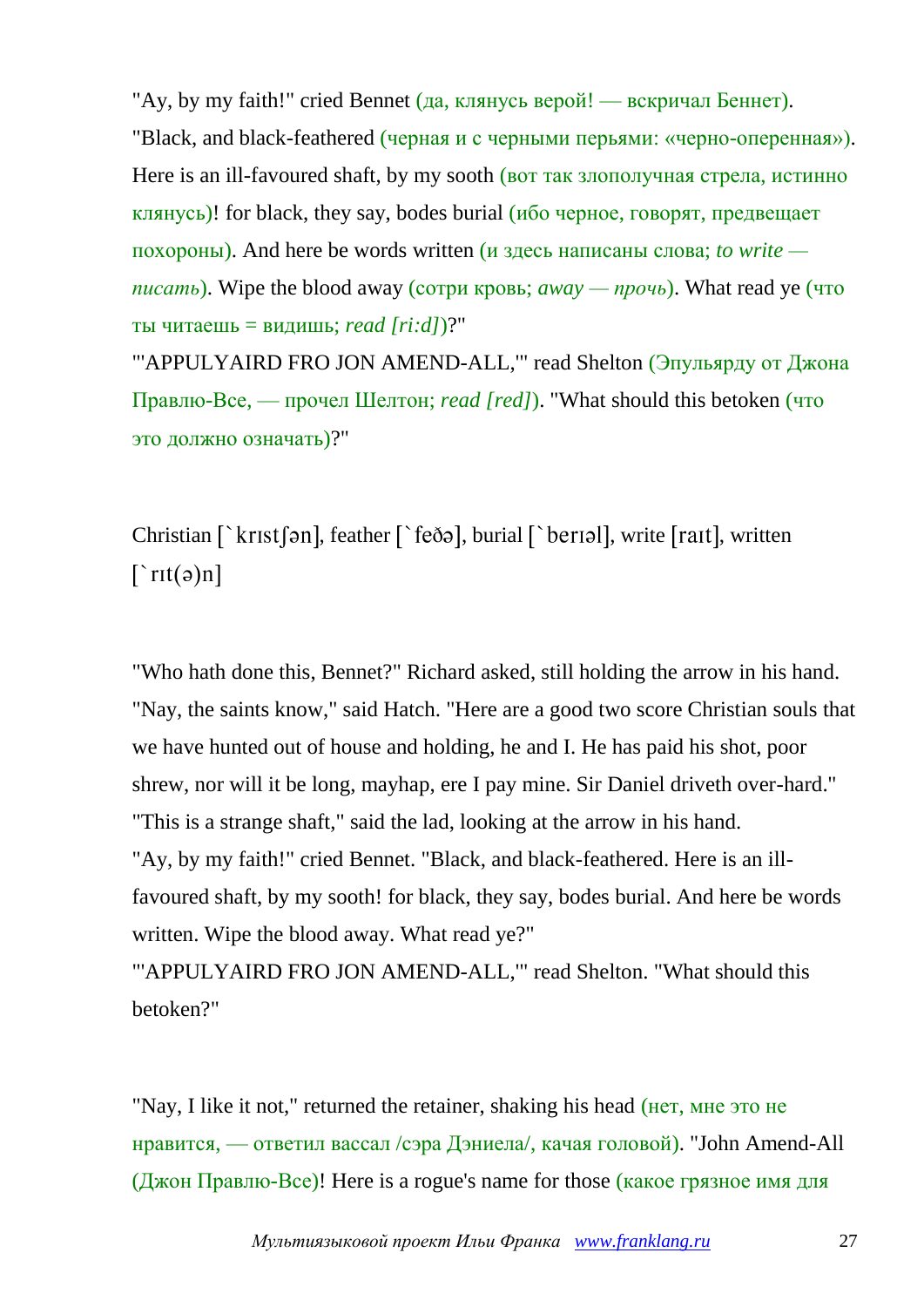тех; *rogue — негодяй*) that be up in the world (которые ходят в мире = для людей, для человека; *up — вверх*)! But why stand we here to make a mark (но зачем мы стоим здесь чтобы делать мишень = как мишень)? Take him by the knees, good Master Shelton (возьми его под колени, любезный мастер Шелтон), while I lift him by the shoulders (а я подниму его под плечи), and let us lay him in his house (и давай положим его в его доме; *to let — позволять; let us — давайте*). This will be a rare shog to poor Sir Oliver (это будет сильным ударом для бедного сэра Оливера; *shog — диал. удар*); he will turn paper colour (он станет бумажного цвета = он побледнеет как бумага); he will pray like a windmill (он будет молиться /размахивая руками/ как ветряная мельница)." They took up the old archer (они подняли старого стрелка; *to take — брать; up — вверх*), and carried him between them into his house (и понесли его между собой = *вдвоем* в его дом), where he had dwelt alone (где он жил один; *to dwell — обитать*). And there they laid him on the floor (и там они уложили его на пол; *to lay — класть*), out of regard for the mattress (из заботы о тюфяке = чтобы не запачкать кровью тюфяк), and sought, as best they might  $(u)$ постарались как можно лучше; *to seek — искать, уст. стараться*), to straighten and compose his limbs (распрямить и уложить его члены).

knee [ni:], rare  $[{\text{real}}, {\text{colour}} \upharpoonright {\text{kalo}}]$ , sought  $[{\text{so:}};{\text{real}}, {\text{might}}]$ , straighten  $\lceil$ 'stre $\text{lt}(\vartheta)$ n], limb  $\lceil \text{lm} \rceil$ 

"Nay, I like it not," returned the retainer, shaking his head. "John Amend-All! Here is a rogue's name for those that be up in the world! But why stand we here to make a mark? Take him by the knees, good Master Shelton, while I lift him by the shoulders, and let us lay him in his house. This will be a rare shog to poor Sir Oliver; he will turn paper colour; he will pray like a windmill."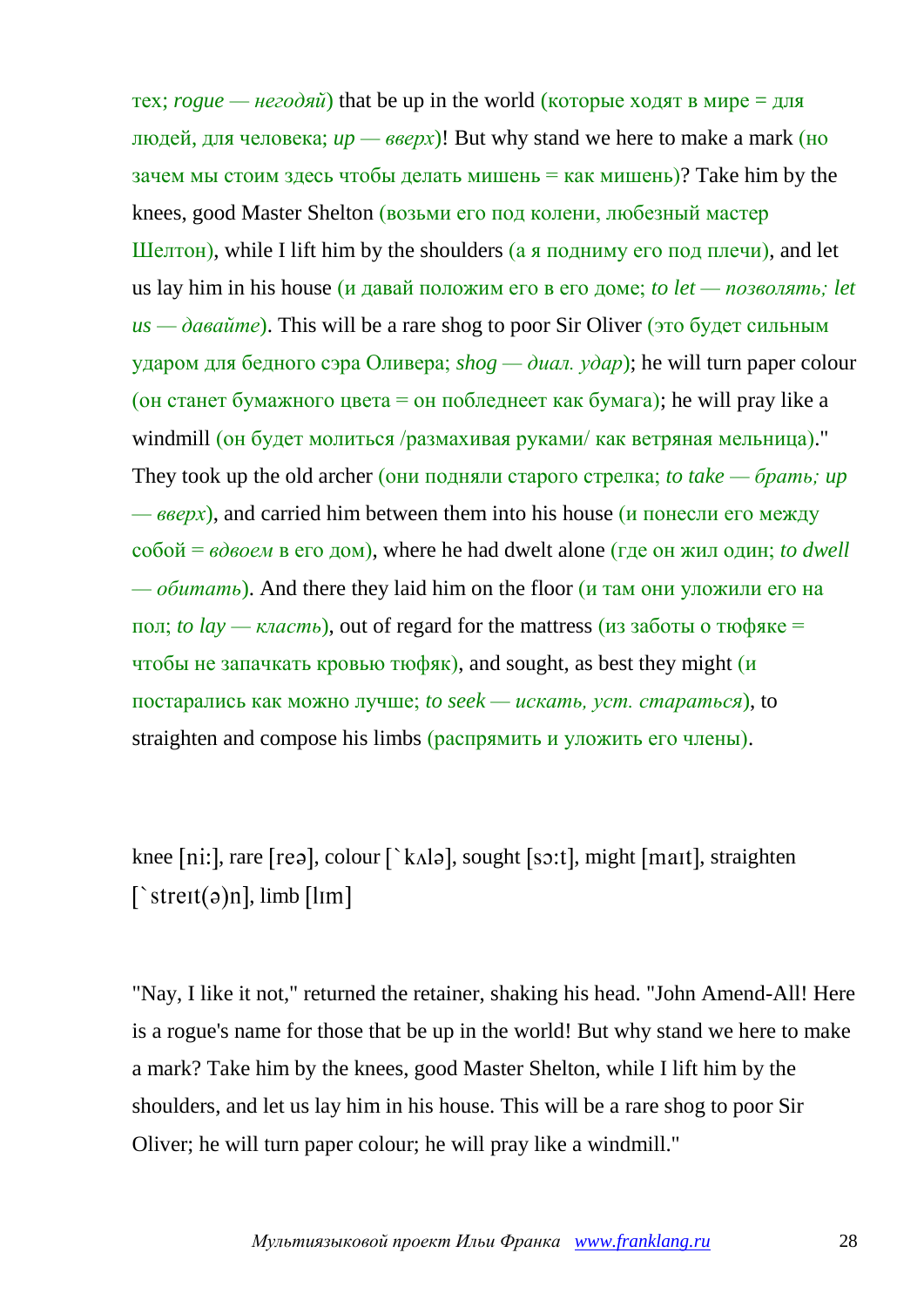They took up the old archer, and carried him between them into his house, where he had dwelt alone. And there they laid him on the floor, out of regard for the mattress, and sought, as best they might, to straighten and compose his limbs.

Appleyard's house was clean and bare  $(A \circ \mathcal{A})$   $\exists$ пплъярда был чистым и голым = пустым). There was a bed, with a blue cover (там была кровать с синим покрывалом), a cupboard, a great chest (шкаф, большой сундук), a pair of jointstools (пара табуретов), a hinged table in the chimney corner (откидной стол в каминном  $y_{\text{T,IV}} = y$  камина), and hung upon the wall the old soldier's armoury of bows and defensive armour (и развешенный на стене арсенал старого солдата, /состоящий/ из луков и защитной брони; *to hang — вешать*). Hatch began to look about him curiously (Хэтч начал оглядываться: «смотреть вокруг себя» с любопытством).

"Nick had money," he said (у Ника были деньги, — сказал он). "He may have had three score pounds put by (он, наверное, отложил: «имел отложенными» 60 фунтов; *to put — класть; to put by — отложить в сторону; откладывать, копить /деньги/*). I would I could light upon't (хотел бы я наткнуться на них; *upon't = upon it*)! When ye lose an old friend, Master Richard (когда ты теряешь старого друга, мастер Ричард), the best consolation is to heir him (лучшее утешение — это стать ему наследником). See, now, this chest (смотри-ка, сундук). I would go a mighty wager (я бы бился о большой заклад; *mighty могущественный; мошный*) there is a bushel of gold therein (что там бушель<sup>1</sup> золота внутри). He had a strong hand to get (у него была сильная рука, чтобы брать), and a hard hand to keep withal (и тяжелая рука, чтобы удержать, вдобавок), had Appleyard the archer (/это все/ имел Эпплъярд-стрелок = у Эпплъярда-стрелка). Now may God rest his spirit (теперь Господь да успокоит его дух)! Near eighty year he was afoot and about (около 80 лет он был на ногах и деятелен: «вокруг»), and ever getting (и все время получающий = добывал

 $\frac{1}{1}$ бушель — мера емкости = 36,3 л.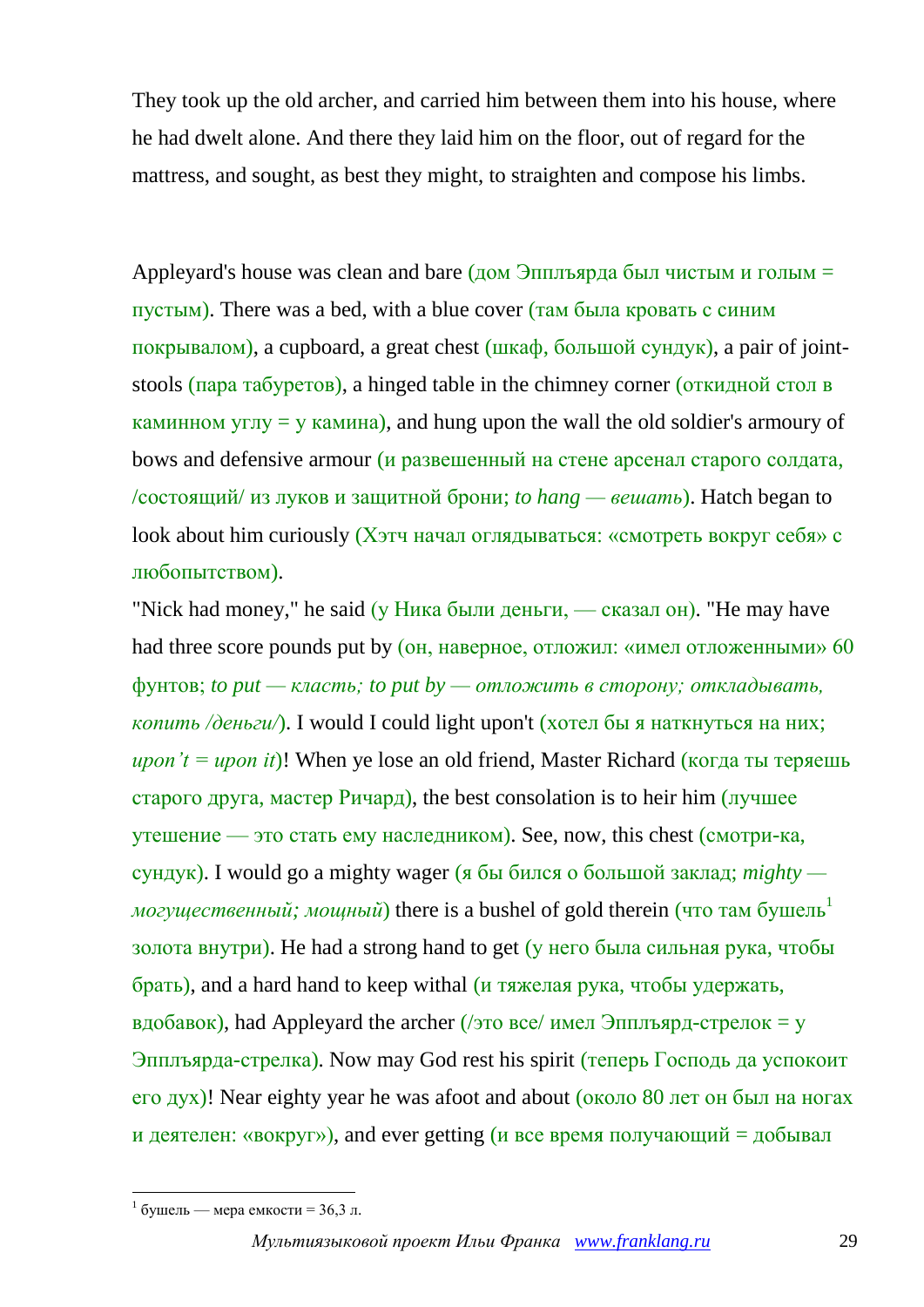что-то); but now he's on the broad of his back, poor shrew (но теперь он /лежит/ на спине, бедный ворчун; *broad — широкая часть*), and no more lacketh (и ему больше ничего не нужно; *to lack — не иметь, нуждаться*); and if his chattels came to a good friend (и если бы его имущество досталось хорошему другу; *chattels — движимое имущество*), he would be merrier, methinks, in heaven (он был бы веселее, мне думается, на небесах)."

bare [beə], cupboard  $\lceil \n\rangle$  k $\Delta$ bəd], armour(y)  $\lceil \n\rangle$  a:mə $(\rceil)$ ], curiously  $\lceil \n\rangle$  kivər rəsli], heaven  $\lceil \text{hev}(a) \text{n} \rceil$ 

Appleyard's house was clean and bare. There was a bed, with a blue cover, a cupboard, a great chest, a pair of joint-stools, a hinged table in the chimney corner, and hung upon the wall the old soldier's armoury of bows and defensive armour. Hatch began to look about him curiously.

"Nick had money," he said. "He may have had three score pounds put by. I would I could light upon't! When ye lose an old friend, Master Richard, the best consolation is to heir him. See, now, this chest. I would go a mighty wager there is a bushel of gold therein. He had a strong hand to get, and a hard hand to keep withal, had Appleyard the archer. Now may God rest his spirit! Near eighty year he was afoot and about, and ever getting; but now he's on the broad of his back, poor shrew, and no more lacketh; and if his chattels came to a good friend, he would be merrier, methinks, in heaven."

"Come, Hatch," said Dick (погоди, Хэтч, — сказал Дик), "respect his stone-blind eyes (уважай его ослепшие глаза; *stone — камень*). Would ye rob the man before his body (ты хочешь ограбить человека перед его телом)? Nay, he would walk (нет, он бы пошел = восстал бы из мертвых)!"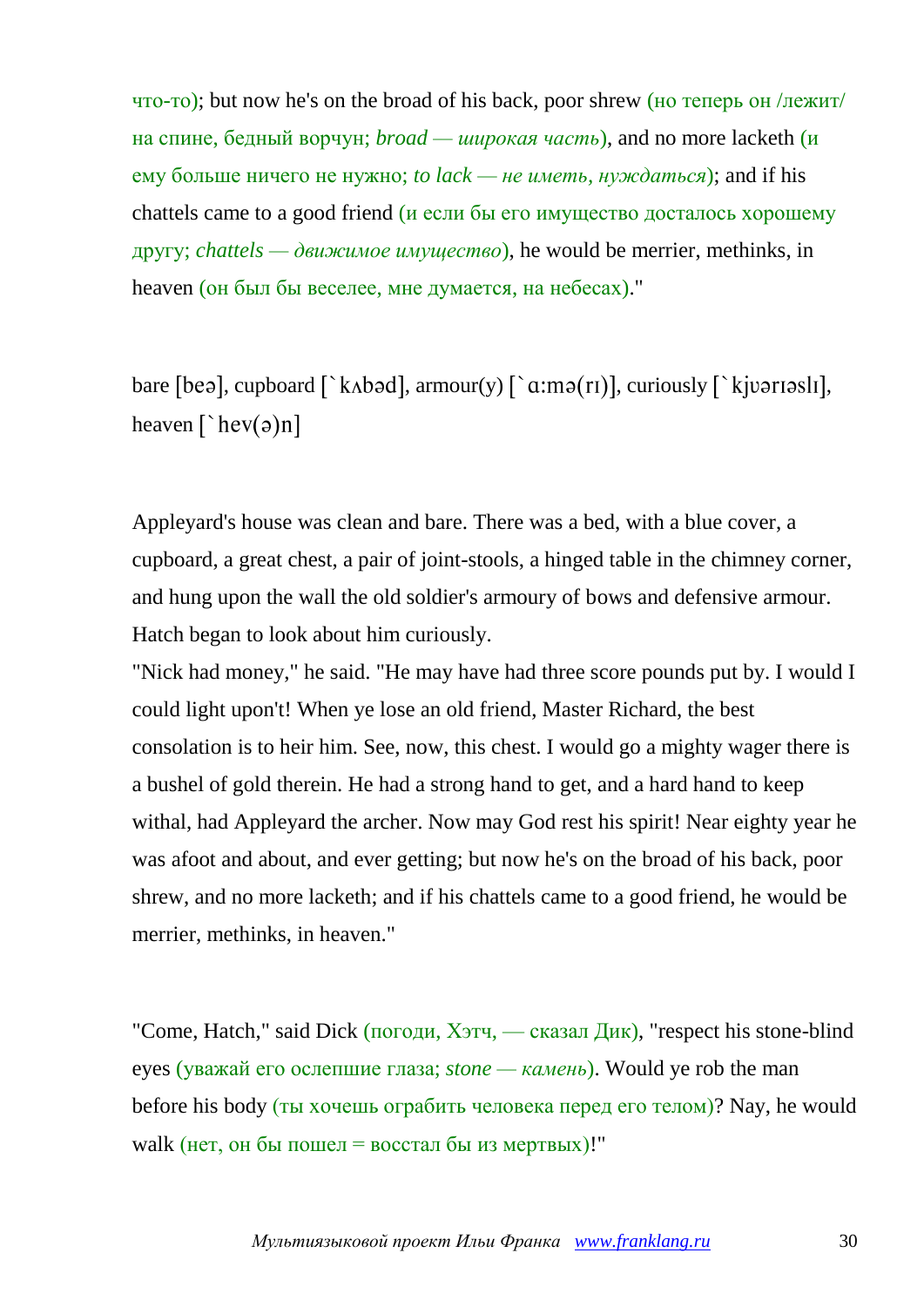Hatch made several signs of the cross (Хэтч несколько раз перекрестился: «сделал несколько знаков креста»); but by this time his natural complexion had returned (но к этому времени его природный цвет лица вернулся /к нему/), and he was not easily to be dashed from any purpose (и его нелегко было отговорить от какого-либо замысла; *to dash — обескуражить, смутить*). It would have gone hard with the chest (сундуку пришлось бы туго: «это прошло бы туго с сундуком») had not the gate sounded (если бы не прозвучала = *проскрипела* калитка), and presently after the door of the house opened (и вскоре после /этого/ дверь дома отворилась) and admitted a tall, portly, ruddy, black-eyed man (и впустила высокого, дородного, румяного, черноглазого мужчину) of near fifty (лет пятидесяти; *near* —  $\bar{6}n$ изко), in a surplice and black robe (в стихаре<sup>2</sup> и черной рясе).

"Appleyard" — the newcomer was saying  $(3\pi\pi\pi\mathbf{B})\mathbf{A}$  — говорил новопришедший), as he entered  $(n_0x_0 + nx_0)$ ; but he stopped dead  $(n_0)$  on внезапно остановился; *dead — мертвый, полный, совершенный*). "Ave Maria!" he cried (Матерь Божья! — вскричал он). "Saints be our shield (святые да будут нам щитами = заступниками)! What cheer is this (что это за шутки)?"

sign [sain], purpose  $\lceil$  `pa: pas], admit  $\lceil$  ad `mit], surplice  $\lceil$  `sa: plis]

"Come, Hatch," said Dick, "respect his stone-blind eyes. Would ye rob the man before his body? Nay, he would walk!"

Hatch made several signs of the cross; but by this time his natural complexion had returned, and he was not easily to be dashed from any purpose. It would have gone hard with the chest had not the gate sounded, and presently after the door of the house opened and admitted a tall, portly, ruddy, black-eyed man of near fifty, in a surplice and black robe.

1

<sup>&</sup>lt;sup>2</sup> стихарь — длинная, с широкими рукавами, обычно парчовая, одежда дьяконов и дьячков, надеваемая при богослужении.